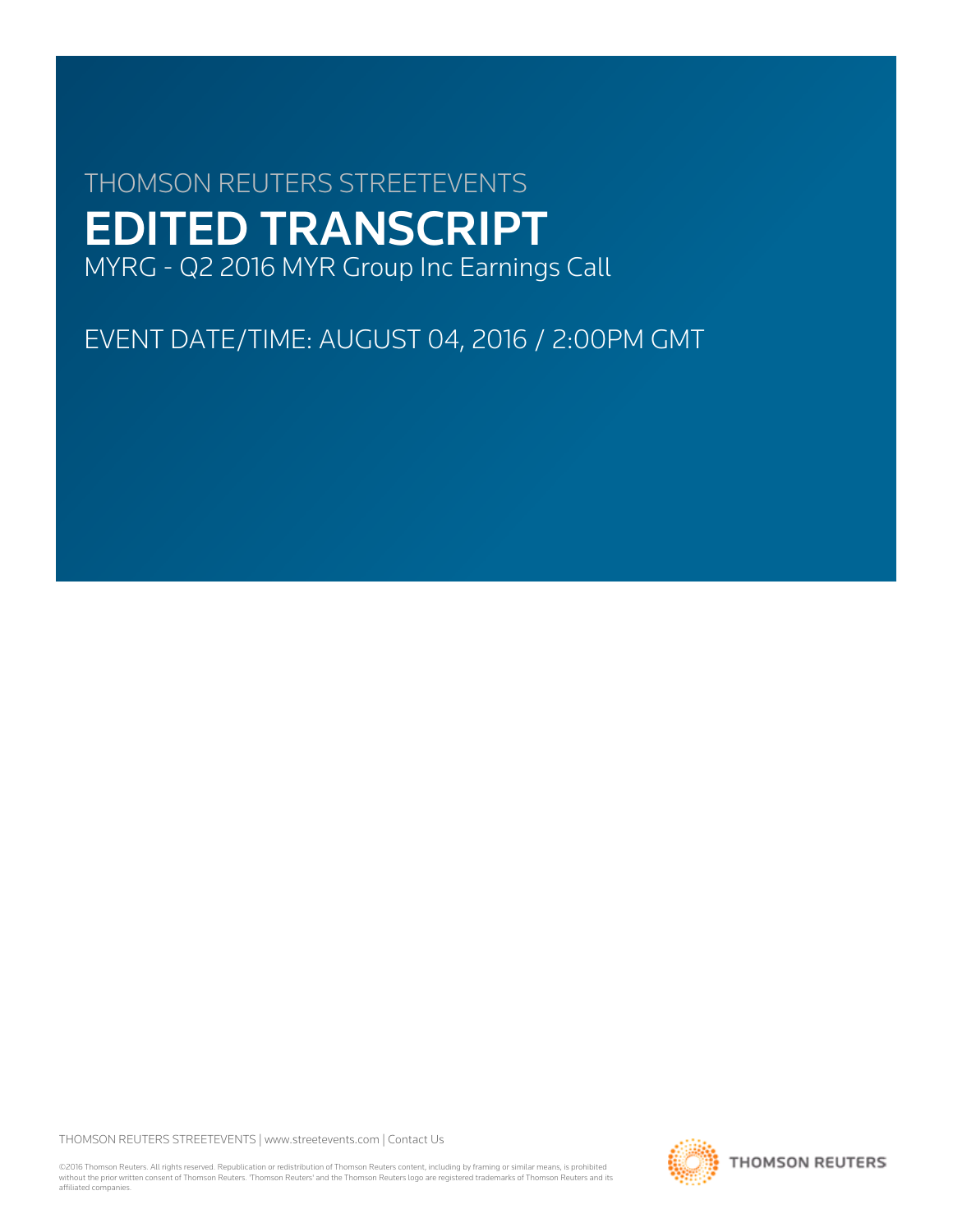# **CORPORATE PARTICIPANTS**

**[Steve Carr](#page-1-0)** Dresner Corporate Services - IR **[Bill Koertner](#page-2-0)** MYR Group, Inc. - President & CEO **[Betty Johnson](#page-3-0)** MYR Group, Inc - SVP, CFO & Treasurer **[Rick Swartz](#page-4-0)** MYR Group, Inc - SVP & COO

# **CONFERENCE CALL PARTICIPANTS**

**[Min Cho](#page-7-0)** FBR Capital Markets - Analyst **[William Bremer](#page-9-0)** Maxim Group - Analyst **[Tahira Afzal](#page-10-0)** KeyBanc Capital Markets - Analyst **[Bobby Burleson](#page-11-0)** Canaccord Genuity, Inc. - Analyst **[Andrew Wittmann](#page-13-0)** Robert W. Baird & Company - Analyst **[Dan Mannes](#page-14-0)** Avondale Partners - Analyst **[Noelle Dilts](#page-15-0)** Stifel Nicolaus - Analyst **[John Rogers](#page-16-0)** D.A. Davidson & Company - Analyst

# **PRESENTATION**

#### **Operator**

Good day, ladies and gentlemen, and welcome to the MYR Group, Inc. second-quarter 2016 conference call. At this time, all participants are in a listen-only mode. Later, we will conduct a question and answer session, and instructions will be given at that time. (Operator instructions) As a reminder, this conference call is being recorded.

<span id="page-1-0"></span>I would now like to turn the conference over to Steve Carr. You may begin.

#### **Steve Carr** - Dresner Corporate Services - IR

Thank you, and good morning, everyone. I'd like to welcome you to the MYR Group conference call to discuss the Company's second quarter results for 2016, which were reported yesterday.

Joining us on today's call are Bill Koertner, President and Chief Executive Officer; Betty Johnson, Senior Vice President, Chief Financial Officer, and Treasurer; and Rick Swartz, Senior Vice President and Chief Operating Officer.

If you did not receive yesterday's press release, please contact Dresner Corporate Services at 312-726-3600, and we will send you a copy. Or go to www.myrgroup.com where a copy is available under the Investor Relations tab.

Also, a replay of today's call will be available until Wednesday, August 10, 2016 at 11:59PM Eastern time by dialing 855-859-2056 or 404-537-3406 and entering conference ID 31169633.

Before we begin, I want to remind you that this discussion may contain forward-looking statements. Any such statements are based upon information available to MYR management as of this date, and MYR assumes no obligation to update any such forward-looking statements.

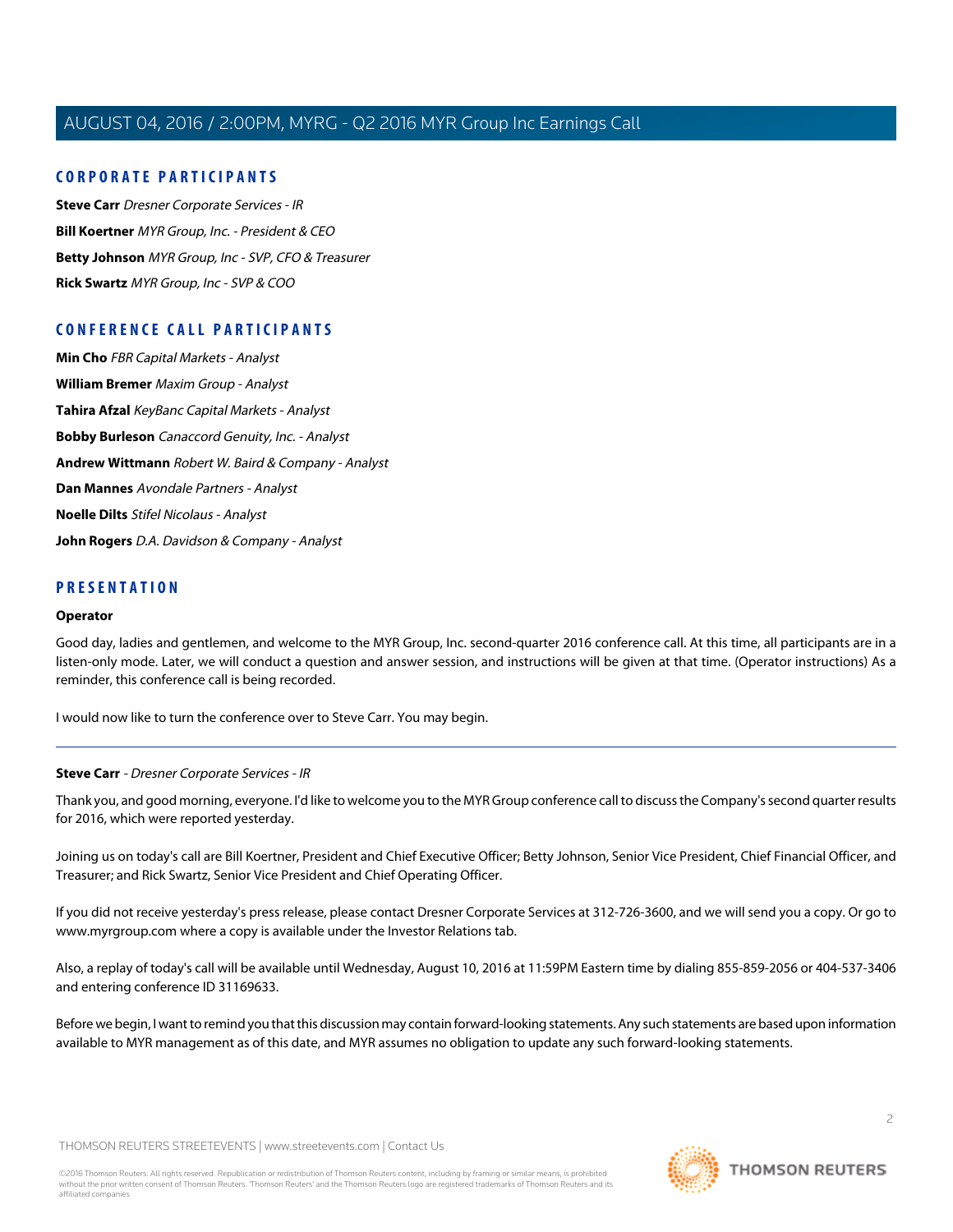These forward-looking statements include risks and uncertainties that could cause actual results to differ materially from the forward-looking statements. Accordingly, these statements are no guarantee of future performance. These risks and uncertainties are discussed in the Company's annual report on Form 10-K for the year ended December 31, 2015, the Company's quarterly report on Form 10-Q for the second quarter of 2016, and in yesterday's press release.

Certain non-GAAP financial information will be discussed on the call today. A reconciliation of this non-GAAP information to the most comparable GAAP measure is set forth in yesterday's press release. With that said, let me turn the call over the Bill Koertner.

# <span id="page-2-0"></span>**Bill Koertner** - MYR Group, Inc. - President & CEO

Thanks, Steve. Good morning, everyone. Welcome to our second-quarter 2016 conference call to discuss financial and operational results. I will begin by providing a brief summary of results and then turn the call over to Betty Johnson, our CFO, for a more detailed financial review. Following Betty's discussion, Rick Swartz, our Chief Operating Officer, will provide an overall industry outlook and discuss some of MYR's plans going forward. I will then conclude with a few closing remarks and open the call up for your comments and questions.

The second quarter of 2016 showed improvement over the first quarter of 2016. Although our revenues were down compared to the second quarter of 2015, our backlog increased and margins improved due mainly to improve project execution. Our organic growth markets contributed to our results for the quarter, and we made steady progress on integrating the two acquisitions made last year.

At the end of the quarter, we entered into an amended and restated five-year credit agreement which expands our borrowing capacity to \$250 million. The new credit agreement provides added resources and flexibility to execute our three-pronged strategy of prudent organic growth, strategic acquisitions, and capital returns to shareholders. We expect this expanded borrowing capacity will allow us to continue to grow our T&D and C&I businesses to expand into new markets and to contribute to enhanced shareholder value.

As many of you know, subsequent to the second quarter, we completed our authorized \$142.5 million share repurchase program resulting in total share repurchases of over \$6 million shares. The Board continuously reviews all means of balancing our investment and growth opportunities with returning capital to shareholders. On July 28, the Board extended the share repurchase program through August 15, 2017 and authorized an additional \$20 million for repurchases of our shares.

We experienced healthy bidding activity throughout the second quarter in both our T&D and C&I markets. While we are still faced with a highly competitive bidding climate, our backlog increased by \$40.2 million, or 9.3% from the prior quarter, to \$475 million, which is our highest level since December 31, 2012. We continue to review our cost structure and make adjustments when appropriate to improve our competitive position.

Our bid estimates are based on our current cost structure plus a reasonable markup given the inherent risks of the work. We try to avoid chasing revenue by basing our bids on guesstimates of where various competitors might bid. We believe this disciplined approach to bidding and risk management are key to creating long-term, lasting shareholder value.

Our 125-year legacy of outstanding project performance, solid operational and financial results, strong relationships with customers and employees, suppliers, and stockholders, along with a strong balance sheet are attributes that will provide MYR a firm foundation as we continue to adapt and thrive in an ever-changing market.

As always, we encourage and value the input of our stockholders. Your participation in and support of MYR's long-term strategies to maximize shareholder value are essential for our continued success.

Now Betty will provide details on our financial results for the second quarter.

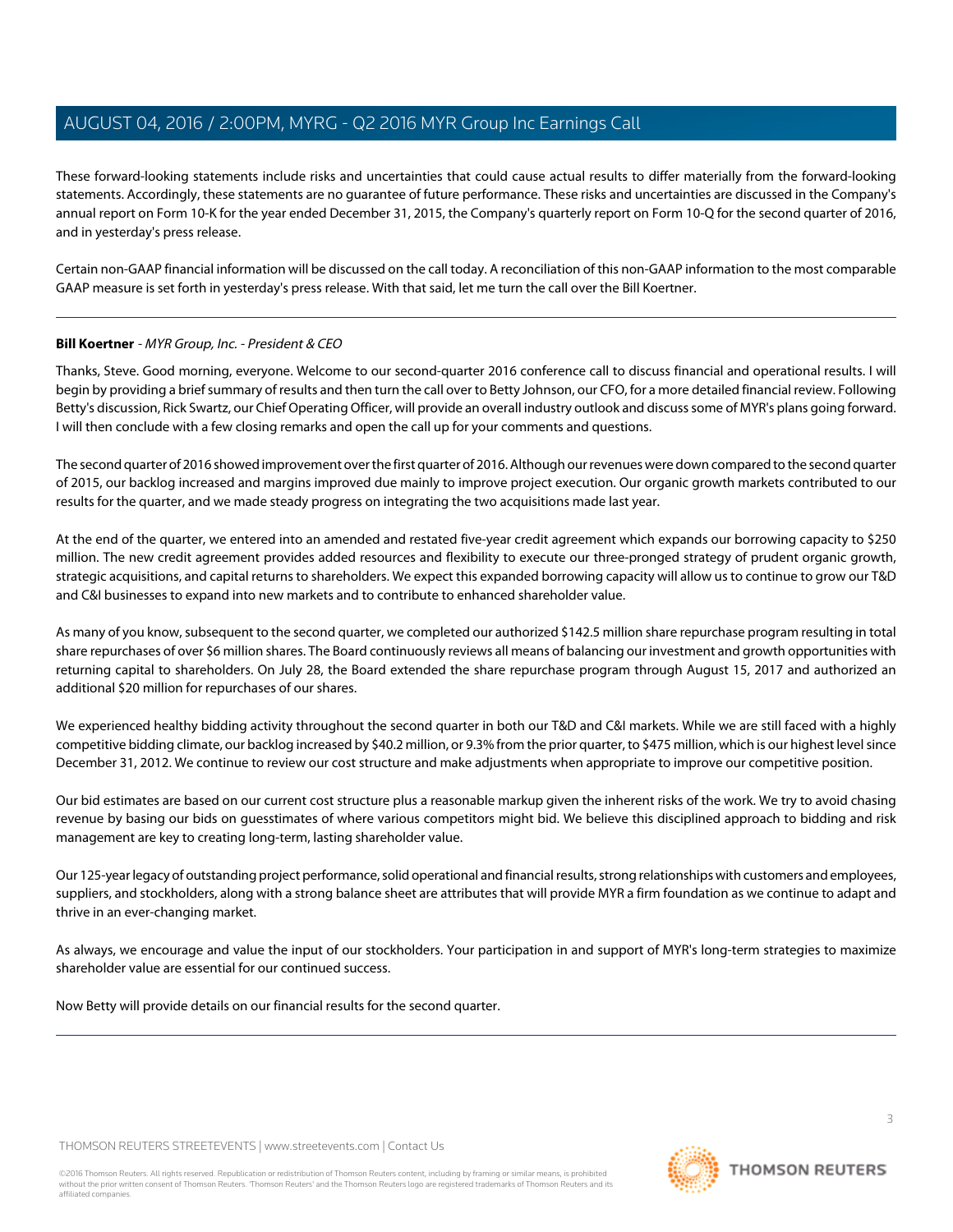# <span id="page-3-0"></span>**Betty Johnson** - MYR Group, Inc - SVP, CFO & Treasurer

Thank you, Bill, and good morning, everyone. As Bill stated earlier, project execution and the contributions made by our organic and acquisition growth initiatives improved our results as compared to the last quarter. Our revenues, gross profit, gross margins, net income, EPS, and backlog all improved over the last quarter.

Our second-quarter 2016 revenues were \$261.9 million, which represented a \$14.6 million, or 5.3% decrease, compared to the same period of 2015. The decrease was primarily due to a decline in revenue from large multiyear transmission projects, which was partially offset by an increase in our organic and acquisitive growth.

Compared to 2015's second quarter, T&D revenues decreased \$22 million, or 11%, to \$178.6 million. C&I revenues reached a record high at \$83.3 million, an increase of \$7.4 million, or 9.7%, for the same period last year. The breakdown of T&D for the second quarter 2016 is \$134.3 million of transmission and \$44.3 million for distribution.

Our overall gross profit in the second quarter of 2016 was \$31.4 million compared to \$31.7 million in the second quarter of 2015. The decrease in gross profit was primarily due to lower revenues partially offset by higher margins.

Our gross margin was 12% in the second quarter of 2016 compared to 11.5% the same period last year. An increase in gross margin was primarily due to the improved performance on several projects, which were partially offset by some significant write-downs due to a pending project claim, pending change orders, and inclement weather experienced on certain projects.

Changes in our estimates of gross profit on certain projects resulted in gross margin increases of 10 basis points in the second quarter of 2016 compared to an increase of 100 basis points for the second quarter of 2015.

Second quarter 2016 SG&A expenses were \$22.5 million compared to \$18.9 million in the second quarter of 2015. The \$3.6 million increase included approximately \$2.3 million of costs associated with our organic and acquisitive expansion into new markets and higher payroll costs to support operations. SG&A as a percentage of revenue represents 8.6% for the second quarter of 2016, up from 6.9% for the second quarter of 2015.

Second quarter 2016 EBITDA was \$18.9 million compared to \$22.3 million in the second quarter of 2015.

Our provision for income taxes decreased to \$3.3 million in the second quarter of 2016 compared to \$4.7 million in the same quarter of 2015. Our effective tax rate for the second quarter of 2016 was 37.8% compared to 37% in the second quarter of 2015. The increase in effective tax rate was primarily caused by the year-to-date impact of lower domestic activity deductions and changes in the mix of business between states.

Second quarter 2016 net income was \$5.5 million or \$0.31 per diluted share compared to \$8.1 million or \$0.38 per diluted share in the second quarter of 2015.

Shifting now to our first-half 2016 results. Revenues decreased \$5 million, or 1%, to \$515.6 million compared to \$520.6 million in the first half of 2015. The decrease was primarily due to lower T&D revenues, mostly offset by higher C&I revenue and organic and acquisitive growth.

Our overall gross profit in the first half of 2016 was \$58.7 million compared to \$61.1 million in the first half of 2015 due to lower revenue and gross margin. Gross margin decreased to 11.4% versus 11.7% in the first half of 2015 primarily due to lower bid margins caused by increased competition in many of our markets and an increase in shorter-duration projects, which result in lower labor productivity and higher overall mobilization and demobilization cost.

Additionally, as I mentioned earlier, we experienced some significant write-downs due to a pending project claim, and change orders, inclement weather, lower productivity experienced on certain jobs. These declines were partially offset by favorable closeout and improved performance in several other projects.

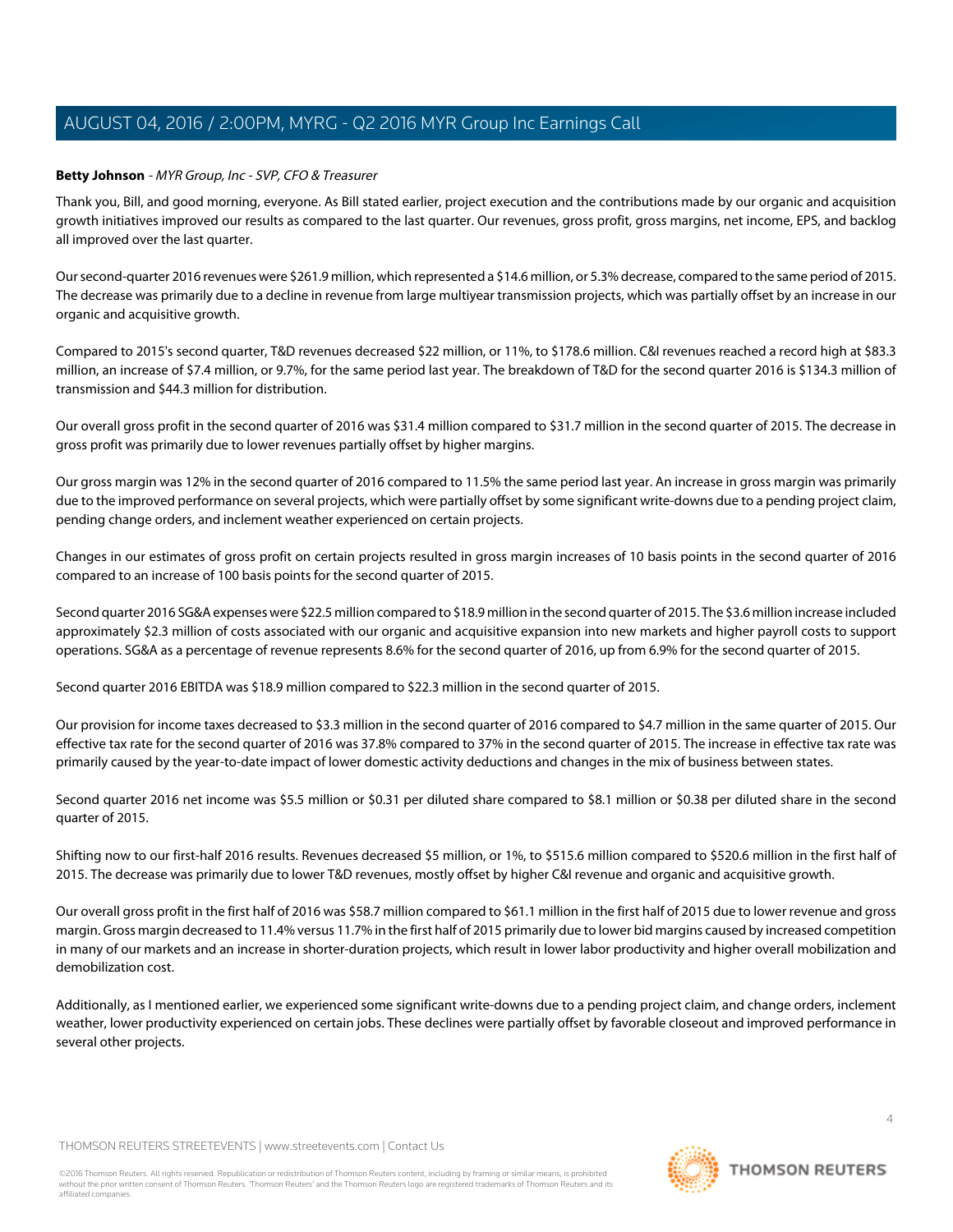Changes in estimates of gross profit on certain jobs results in a 70 basis point decrease in gross margin in the first half of 2016 compared to 110 basis point increase in the first half of 2015.

First-half 2016 SG&A expenses were \$46.4 million compared to \$37.5 million in the first half of 2015. The \$8.9 million increase was primarily due to \$5.3 million of costs associated with our expansion into new geographic markets and \$1 million associated with activist investor activities. We also experienced higher payroll cost to support operations and higher medical cost, which were partially offset by lower profit sharing and stock compensation cost during the first half of 2016. SG&A as a percentage of revenue was 9% for the first half of 2016, up from 7.2% in the first half of 2015.

Net income for the first half of 2016 was \$7.5 million compared to net income of \$15.2 million in the first half of 2015.

Diluted earnings per share were \$0.40 for the first half of 2016 compared to \$0.72 for the first half of 2015.

EBITDA declined to \$32.2 million for the first half of 2016 compared to \$42.9 million for the first half of 2015.

Total backlog at June 30, 2016 was \$475 million consisting of \$304.6 million in the T&D segment and \$170.4 million in the C&I segment. This represents an increase of \$40.2 million or 9.3% from last quarter. Our backlog has increased in 8 of the past 10 quarters, and was at our highest level since December 31, 2012 with C&I backlog at a record high.

T&D backlog at June 30, 2016 increase \$11 million, or 3.8%, while C&I backlog increased \$29.2 million, or 20.7%, from March 31, 2016.

Turning to the balance sheet, at June 30, 2016, we had approximately \$3.4 million in cash and cash equivalents, \$24.6 million of outstanding funded debt and capital leases, and \$205.7 million in availability under our credit facility.

Shareholder's equity was \$245.7 million at June 30, 2016, \$94.8 million lower than the \$340.5 million at June 2015 primarily due to the \$119.5 million of share repurchases in the last 12 months.

As it relates to our share repurchase program, in the second quarter 2016, we purchased almost 2.8 million of our common stock for \$67.6 million. As of June 30, we had \$5.5 million of availability under the program. As of July 12, we had exhausted the remaining availability under the share repurchase program under which we repurchased over 6 million shares of our common stock for \$142.5 million and an average share price of \$23.64 per share.

On July 28, our Board of Directors approved an additional \$20 million of capacity for the share repurchase program and extended the program through August 15, 2017. These additional funds are to be used to repurchase shares of our common stock, albeit at a less aggressive pace than pursued during the first half of 2016.

<span id="page-4-0"></span>I will now turn the call over to Rick who will provide an overall industry outlook and our view of MYR's opportunities.

# **Rick Swartz** - MYR Group, Inc - SVP & COO

Thanks, Betty, and good morning, everyone. We experienced steady bidding activity throughout the second quarter for all of our operations groups in both US and Canada. While both the T&D and C&I markets remain competitive, we believe that we are entering into an improved phase of project opportunity as we begin the second half of 2016, and we look forward to 2017.

A number of large projects have now progressed to the permitting stage, and the overall miles of these large transmission jobs that are close to breaking ground has increased since 2015. Growth expectations indicate this trend is likely to continue throughout 2018 and beyond.

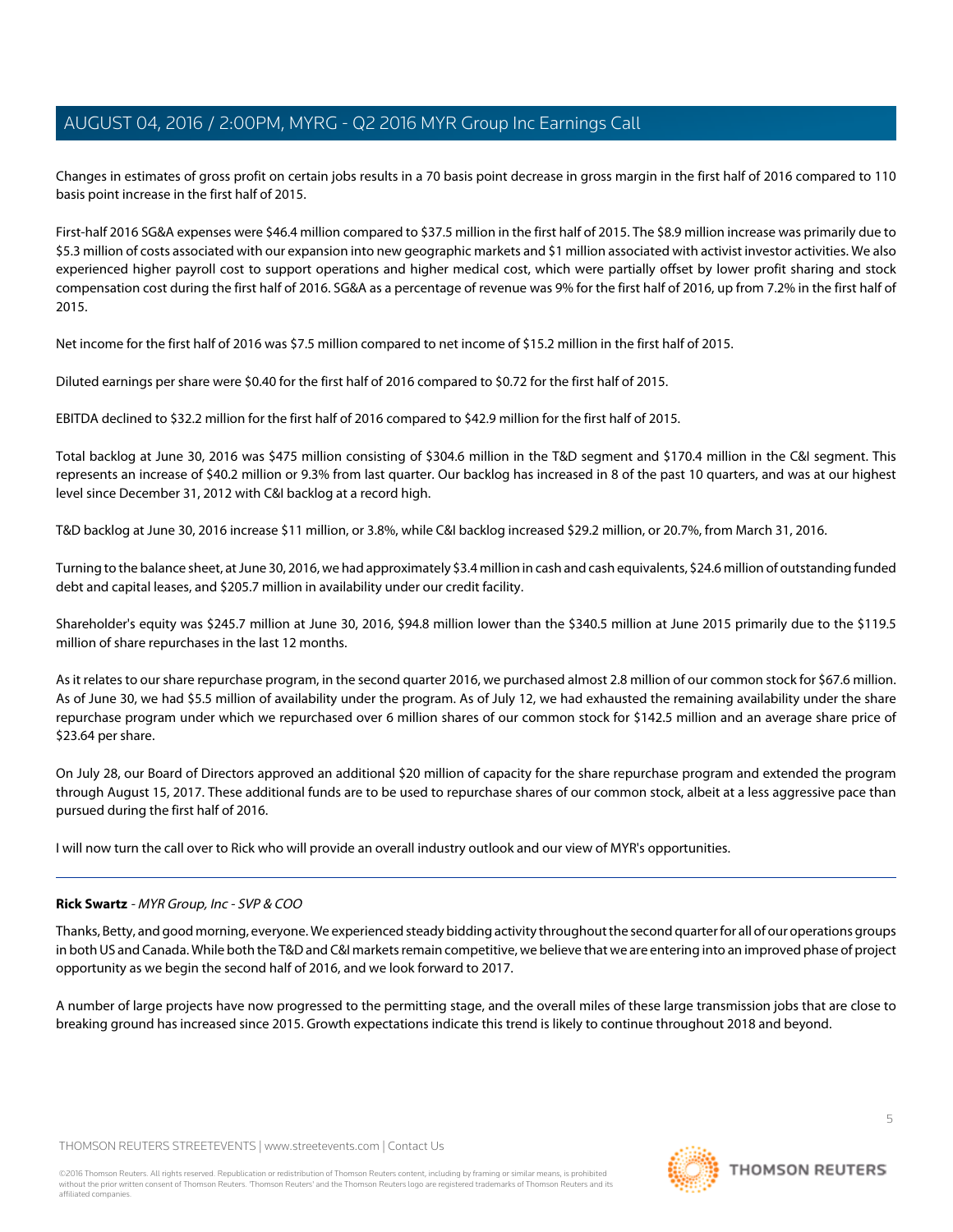Although the past few quarters have been challenging, the main drivers that point to continued investment by our utility clients remain in tact. Ensuring grid reliability, integrating renewable and natural gas resources to replace [coal] generation, and replacing aging infrastructure all continue to spur investment into our nation's transmission system.

On the regulatory front, we continue to monitor developments related to the clean power plant, or CPP, and FERC Order 1000. The CPP is currently making its way through the judicial system. In the second quarter, the Brattle Group issued a report on the need to properly plan transmission in order to address the challenges of a rapidly evolving energy mix in the US, as well as the challenges and opportunities related to CPP enforcement.

In their estimation, effective transmission planning that addresses current and future environmental regulation, such as the CPP, can help reduce the total transmission and generation cost for compliance by an estimated \$30 billion to \$70 billion by 2030.

The Group also cites a recent study conducted by the Eastern Interconnection States Planning Council, the National Association of Regulatory Utility Commissioners, and the Department of Energy that states: In order to support future generation investment, the US will need to invest \$50 billion to \$110 billion for inter-regional transmission over the next 30 years.

Regarding FERC Order 1000, we believe that some progress was made in the second quarter when the Federal Energy Regulatory Commission held a conference to discuss issues related to the competitive transmission process and how it can better coordinate planning and cost allocation. Although a robust debate surrounding FERC Order 1000 will continue, the conference is viewed as a positive step towards allowing more competitive transmission projects to come to market.

In spite of ongoing uncertainty with regulatory issues, spending projections by utilities remain historically high. In the second quarter, the Edison Electrical Institute increased its September 2015 projections of capital expenditures by investor-owned utilities for the remainder of 2016 and 2017. EEI's new projections show estimated total capital expenditures to be \$117 billion in 2016, \$100.5 billion in 2017, and \$94.2 billion in 2018.

The projections for 2016 and 2017 are up 16.4% and 9% respectively from previous projections made in September of 2015. This report includes EEI's first release of its projections for 2018. Of these projections, 26% include distribution-related investments, and 18% include transmission investments driven by grid modernization and system expansion initiatives.

Also in the second quarter, several utilities announced their plans for additional investment in transmission, distribution, and generation projects. Duke Energy announced in early May that it will invest between \$25 billion to \$30 billion on new transmission grid, generation, and pipeline infrastructure over the next five years. As part of this announcement, Duke reaffirmed its planned seven-year, \$1.4 billion investment to upgrade the grid system in Indiana.

Pennsylvania Power and Light also announced plans to invest an additional \$16 billion over the next five years to improve system reliability and advance a cleaner energy mix. In addition, Exelon announced that it will spend upwards of \$23 billion across its utilities over the next three years. MYR Group maintains a strong geographical presence in all of these service territories.

One of our targeted growth clients in California, Southern California Edison, announced that it will invest \$4.1 billion in 2016 and \$4.2 billion in 2017 as part of its capital spending plan, which will include transmission and distribution replacement projects. These projects are projected to annually replace on average 24,000 distribution polls, 4,000 transmission polls, 500 miles of underground cable, and 225 substation circuit breakers.

These announcements, in addition to projections by the Edison Electric Institute, reinforce our belief that the overall trend of steady investment by utilities throughout the US is likely to continue into the foreseeable future. We expect to receive our fair share of these project awards.

In addition to the positive spending news from utilities, recent industry headlines suggest that we may see several large transmission projects come to market in the next few years. These projects take years to navigate through the regulatory, permitting, and planning processes. We believe that the need to transmit more renewable energy resources from less populated areas of the country to more populated areas will only reinforce the need for these large projects to be fully developed and constructed.

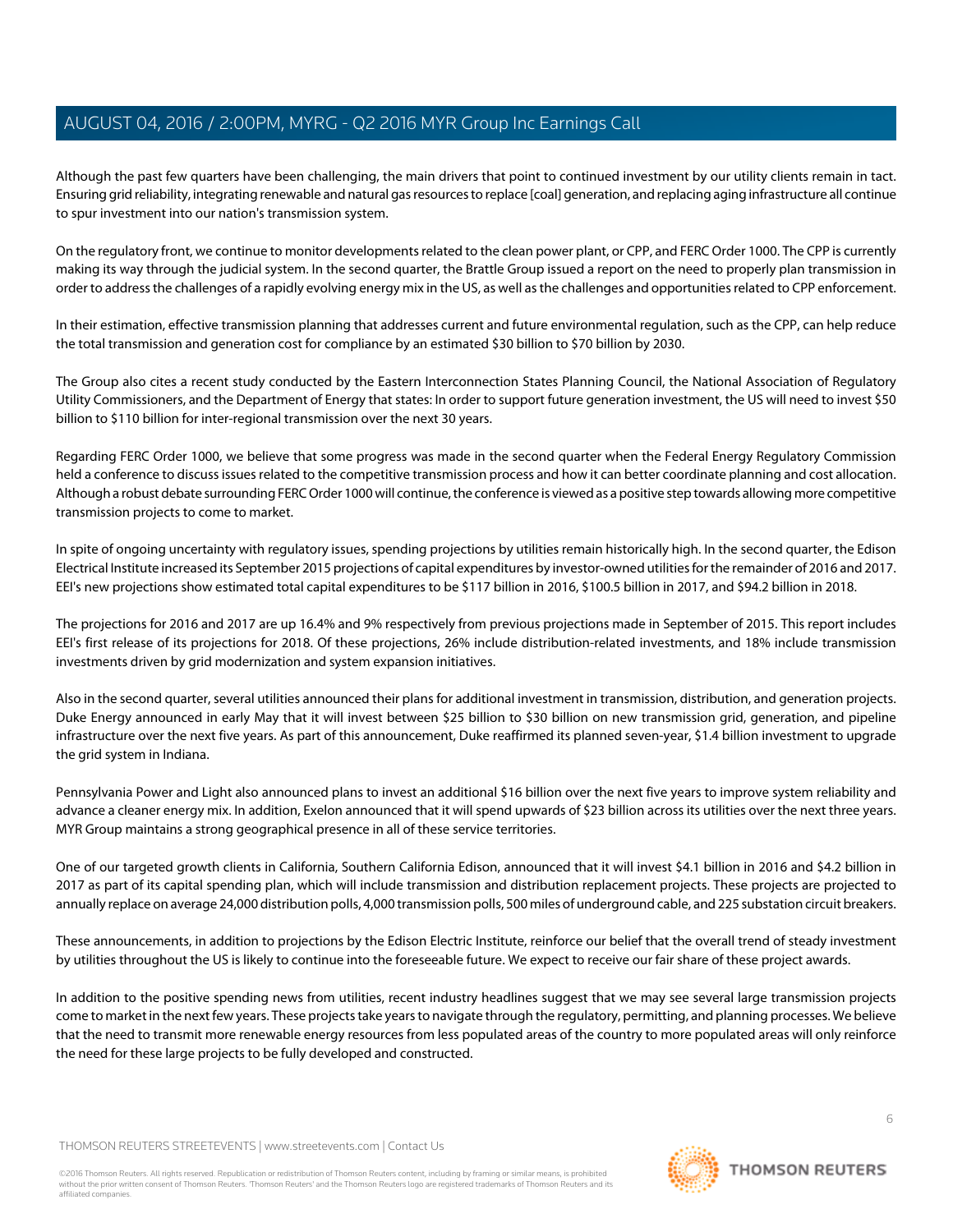In the second quarter, the Bureau of Land Management, or BLM, issued a final environmental impact statement for the 400- to 540-mile 500kV Gateway South Project. This project being developed by Berkshire Hathaway's Pacific Corp Division will travel from Southeastern Wyoming to Central Utah and will help deliver new generation to growing populated areas of the country.

Also in the Western US, the BLM recently issued its record of decision to the Southline Project. This project will span 360 miles from Southern New Mexico to Arizona. These projects along with other large projects such as the TransWest Express and the Boardman to Hemingway Project all may come to fruition within the next five years.

In addition to these projects in the West, American Electric Power and Oncor recently announced the Far West Texas Project, a joint development in Texas that we believe will provide MYR opportunity in one of our growth markets. This project will consist of 219 miles of new 345kV transmission, and MYR is well-positioned for this work through our ongoing operations in this region.

Shifting to the distribution market, drivers for increased distribution spending remain in tact such as reliability mandates, grid modernization initiatives, growth in housing developments in certain parts of the country, and rooftop solar generation. We're also seeing increases in utility crew augmentation providing greater outsourcing opportunities for contractors like MYR as utility spending increases.

Activity in our C&I divisions remain strong, and we've continued to see improved bidding opportunities in two of our markets, Arizona and Nevada. In Colorado, we are pursuing opportunities in health care, aerospace, water treatment, and pharmaceutical manufacturing. The technical nature of this work demands a contractor like MYR, which possesses a high degree of skill and experience in this area.

We expanded operations in Colorado Springs, which has increased our opportunity in Southern Colorado, in which we have entered into two pre-construction agreements on two notable hospital expansions.

Other active markets in the West include transit, communications, and energy management systems for commercial and industrial facilities.

Throughout the Northwest, there are new developments and initiatives in various market segments including data centers, airport expansions, water treatment facilities, and hospital facilities. In the Northeast, we are seeing private institution and educational facility opportunities as modernization initiatives are taking hold.

Finally, power plant projects may be moving forward as ISO New England takes steps to decrease the carbon footprint and increase renewable energy power sources. This should provide continued growth opportunities for MYR's C&I division going forward.

In conclusion, we remain confident the future will provide opportunities for both our T&D and C&I divisions, and opportunities for organic growth and acquisitions. As we focus efforts in support of our three-pronged strategy and continue to refine our skills, systems, and processes, we believe the fruits of our labor will positively impact our revenues, earnings, and stockholders returns.

Thanks, everyone, for your time today. I'll now turn the call back to Bill.

# **Bill Koertner** - MYR Group, Inc. - President & CEO

Thank you for the market update, Rick. We look forward to what we expect will be a more promising second half of 2016 and beyond. We are optimistic about the many exciting opportunities that lie ahead, especially as they relate to progress on several large projects that we have been following for the past few years. The steps we are taking to strengthen our position in the marketplace reinforce our belief in the future of MYR Group.

To conclude, on behalf of Betty, Rick, and myself, I sincerely thank you for joining us on the call today and for your ongoing confidence in MYR Group. I look forward to updating you on our progress next quarter. Operator, we are now ready to open the call up for comments and questions.

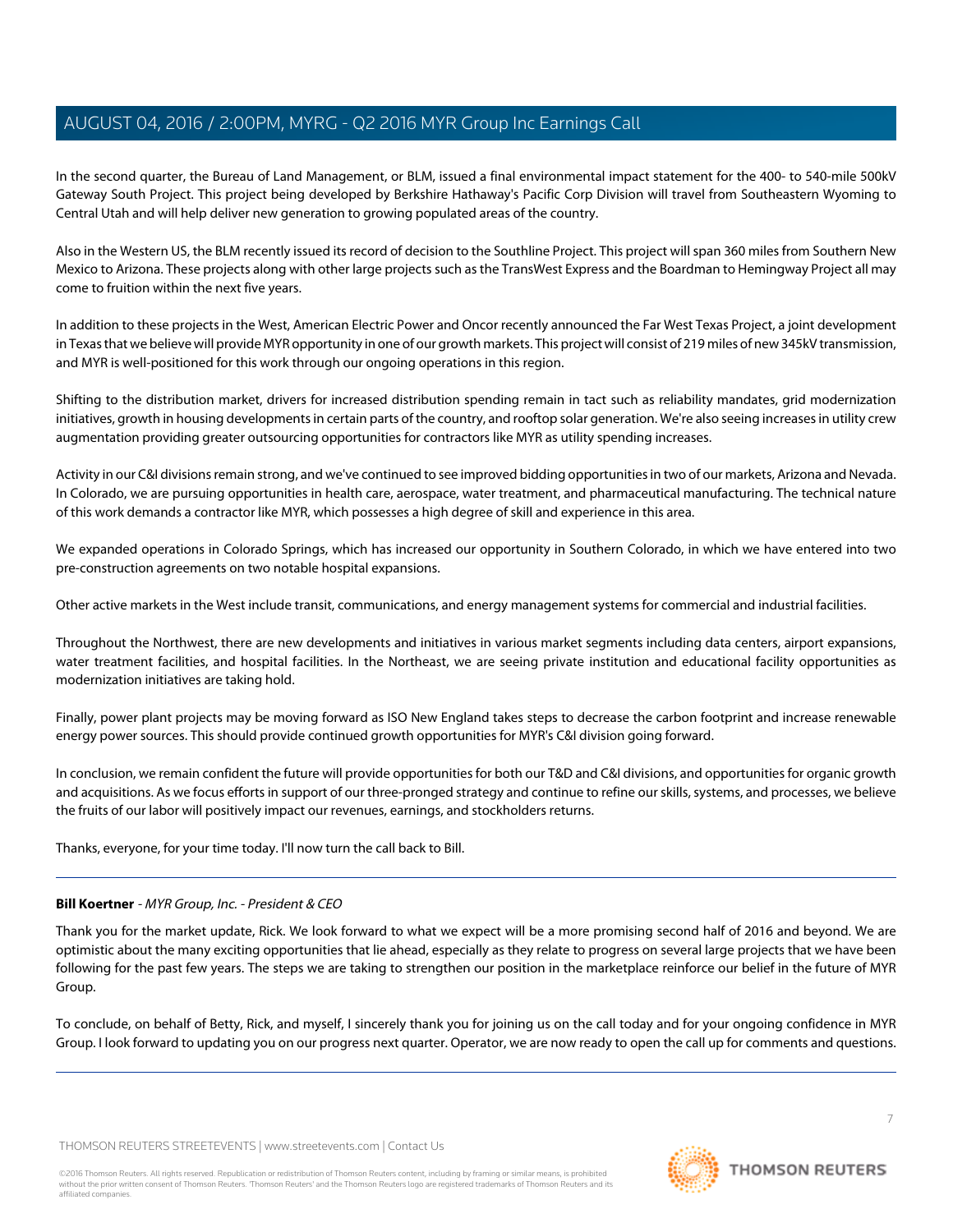# **QUESTIONS AND ANSWERS**

### **Operator**

(Operator instructions)

<span id="page-7-0"></span>Min Cho, FBR Capital Markets.

# **Min Cho** - FBR Capital Markets - Analyst

Great, good morning. Thanks for taking my question. So it obviously sounds like the bidding opportunities are improving across both segments. That's great to hear. But in your 10-Q, it also sounded like you were -- that you had a lot of bids outstanding on several large projects, especially on the T&D side. I was wondering if any large project awards are expected in the second half of this year, or if we're still looking more into 2017 and 2018?

#### **Rick Swartz** - MYR Group, Inc - SVP & COO

We certainly hope that some of those pending jobs are released. But again, a lot of times, due to permitting or other requirements the customers may be for, they get delayed, they put them back out for rebid or refresh in prices. So though we hope those bids will be released, we can't control the timing of it.

# **Min Cho** - FBR Capital Markets - Analyst

All right. Obviously you still talk about the highly competitive markets, especially on the T&D side for these larger projects as well. Can you talk about the margins that are currently in your backlog versus your current margins that are being reported?

# **Bill Koertner** - MYR Group, Inc. - President & CEO

Min, we don't disclose the margins in backlog. The margins of new work is comparable to the margins that we've been bidding for the last, say, two years. But we don't disclose the bid margins in our backlog.

# **Min Cho** - FBR Capital Markets - Analyst

Okay. But you feel like they're fairly comparable right now?

# **Bill Koertner** - MYR Group, Inc. - President & CEO

Fairly comparable to the way we've been bidding for the last two years, which obviously is different than bidding four or five years ago.

#### **Min Cho** - FBR Capital Markets - Analyst

Right, right. Just moving to some of the new geographies, it sounds like we're starting to see some improvement in the new markets, but it still continues to be a little bit slow. But you can you just provide a little bit more information or detail around the improvements that you're seeing? Is it increase in bidding opportunities? Are you seeing more awards? And if they're more on the T&D side or the C&I side? Just any additional information would be helpful.

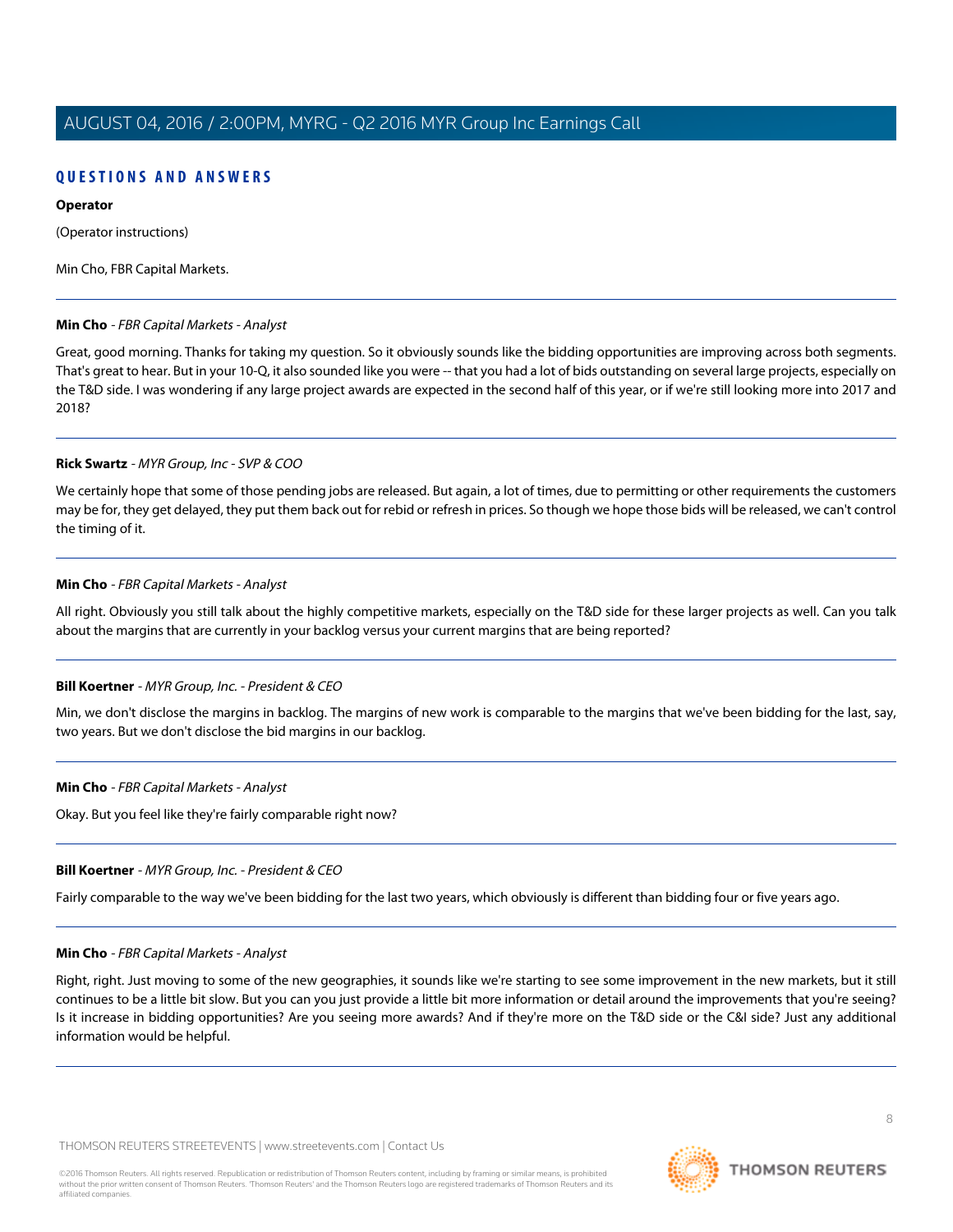#### **Bill Koertner** - MYR Group, Inc. - President & CEO

So is this in regards to the new markets, your question, Min?

#### **Min Cho** - FBR Capital Markets - Analyst

Yes.

#### **Bill Koertner** - MYR Group, Inc. - President & CEO

Okay. Well, first, as we go into a new market, we spend a great deal of time putting together a business case and why we want to go in that market and challenge ourselves. Does it really make sense? Is it a good investment for shareholders? So we have a pretty rigorous process of building a business case. And folks like the three of us on this call, we challenge our operations group to support that business case.

And then when we enter those markets, we're obviously looking at, how are we doing against our business case? And I think generally, we're pleased. Some situations, we're doing a little better in terms of moving into new markets than others. But overall, we're pleased with the new markets. And the reason we entered them is we thought there was a good opportunity for our affiliate to be successful in those markets.

#### **Min Cho** - FBR Capital Markets - Analyst

Bill, at what point do you reevaluate those markets? If they do take a lot longer to come to fruition, or if the profitability isn't as you expect, at what point do you decide to kind of reevaluate?

#### **Bill Koertner** - MYR Group, Inc. - President & CEO

Well, we have a rigorous monthly process. We close the books each new market as well as existing markets as well as acquisitions. We do a strategic review each month to judge our progress. Now, we didn't enter the market thinking it had to product right away. We view these as an investment.

We're certainly providing staff and challenging that staff to find good, profitable work. And we're entering into lease agreements for space and securing whatever it takes to enter that market. So we look at it monthly, but we're not going to go into a market and then throw up our hands six months down the road. We're going to give it more time to come to fruition than that.

#### **Min Cho** - FBR Capital Markets - Analyst

Okay. And then my final question -- it was nice to see the revenues from Canada up versus the first quarter. Can you just talk a little bit -- maybe, Rick, talk a little bit about the opportunities that you're seeing specifically in Canada?

#### **Rick Swartz** - MYR Group, Inc - SVP & COO

We continue to see opportunities on the smaller to mid-size projects. Again, right now with the oil and gas segment the way it is in Canada, we see it's affected our market. It's highly competitive up there.

So as Bill said in his opening comments, we look at every job from a cost basis, understand our cost, put a fair markup on it, and approach it that way. We don't go after work as a must-have job. There's jobs we like to have that we may take a slightly lower margin, whether that's in the US or Canada. But we do focus heavily on our costs so we can have the desired outcome in the end.

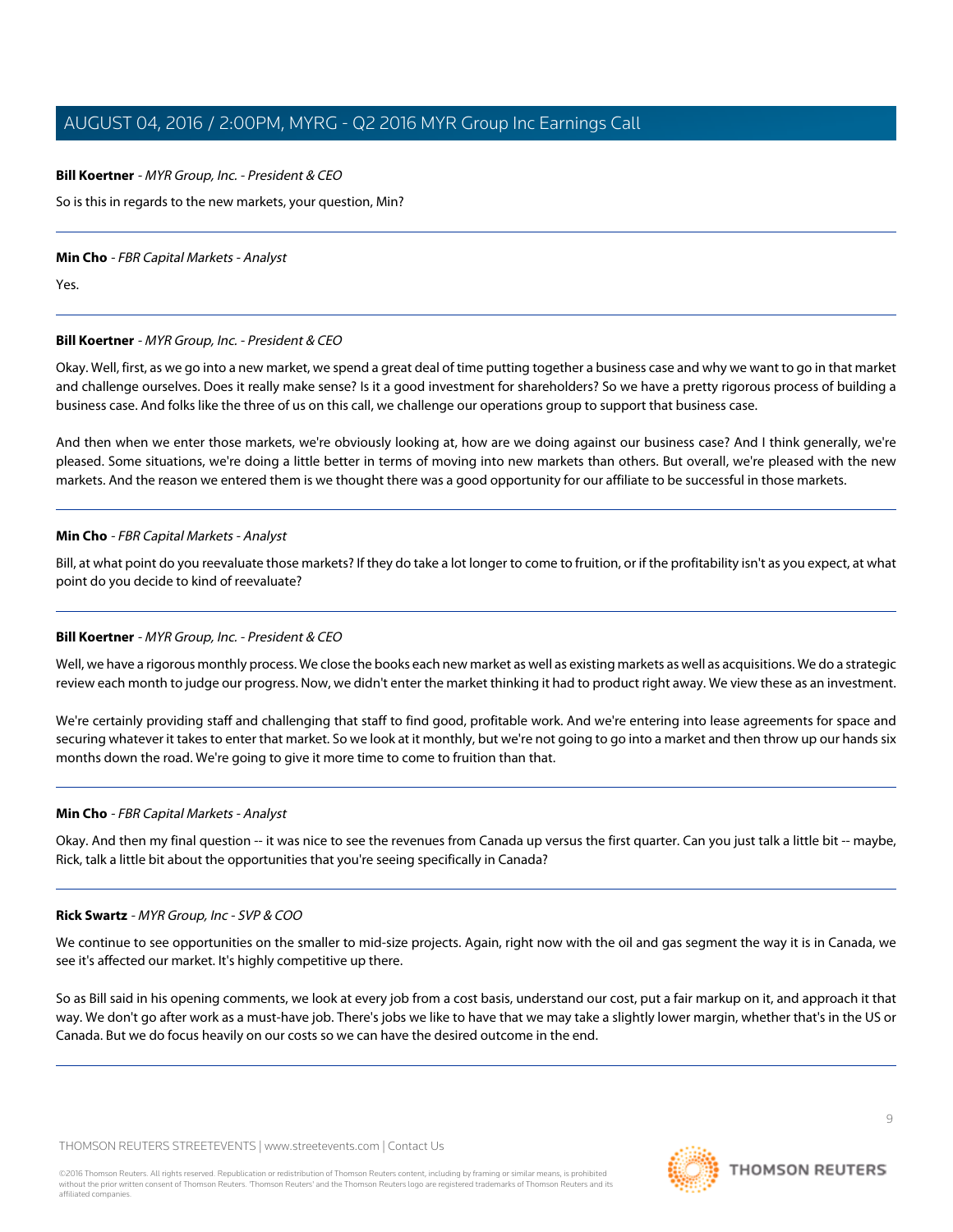### **Min Cho** - FBR Capital Markets - Analyst

All right, great. Thank you.

#### **Operator**

<span id="page-9-0"></span>William Bremer, Maxim Group.

#### **William Bremer** - Maxim Group - Analyst

Good morning. I wanted to get into the C&I activity there. And specifically on the operating margin, I saw what was in the Q. I was hoping you could get a little more granular in terms of what you're seeing. And possibly, given the backlog there, where are margins -- what's your targeted margins over the long term?

#### **Rick Swartz** - MYR Group, Inc - SVP & COO

As far as overall margins, as Bill said earlier, we continue to see the bid margins in our backlog similar to what we've seen. Though there's an increased demand, we haven't seen the margins, I would say, significantly increase. On bids that we're putting together right now, I would say they're remaining steady, which allows our backlog to remain somewhat steady from what we've seen in the past. Again, a lot of activity in most areas. A lot of our organic growth areas have to do with the C&I where we followed clients or we chose to develop a new market out there.

Overall, I'm pleased with what I see, but we have had -- this last quarter, we did have one pending claim that affected our financials, and we're doing everything we can to document that. That as something that was beyond our control. It happened early during the construction phase of the project with the general contractor and some of the other subs, and it continued through. So though we feel we have it well documented and going after change orders and associated claims, it's something we're pursuing, and we hope to see the results in the next few quarters.

#### **William Bremer** - Maxim Group - Analyst

Can you sort of give us an idea of the magnitude of that one-time charge?

#### **Rick Swartz** - MYR Group, Inc - SVP & COO

We don't specifically give that out because we're under claims in some other situations, so we don't really give the magnitude of that. But it was what I consider a substantial amount.

#### **William Bremer** - Maxim Group - Analyst

All right, so you expect that the margins would gravitate back to your historical standards then over the next couple quarters?

#### **Rick Swartz** - MYR Group, Inc - SVP & COO

That's my goal.

#### **William Bremer** - Maxim Group - Analyst

Okay, great. Thank you, Rick. That's all I have.

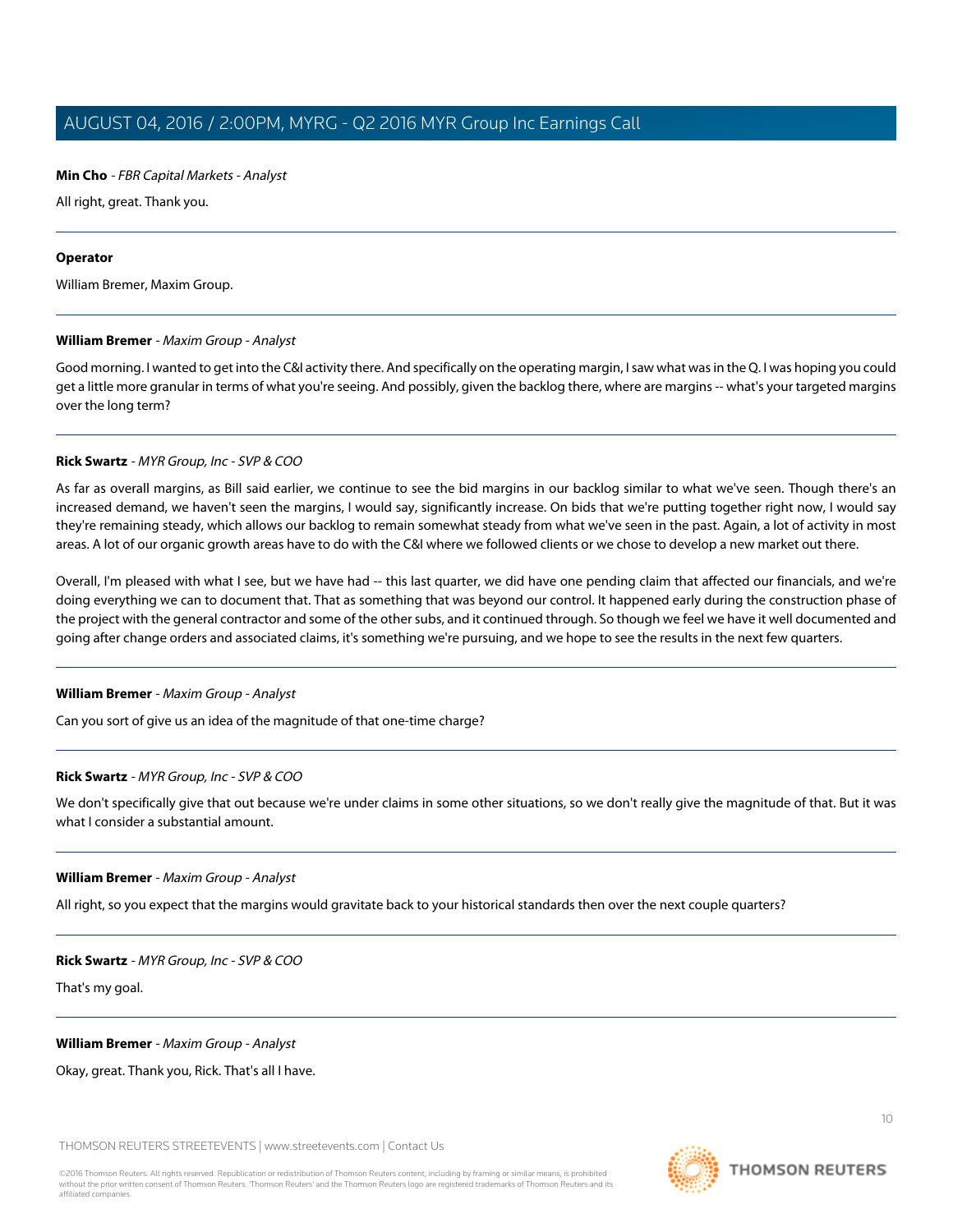# **Operator**

Tahira Afzal, KeyBanc Capital Markets.

# <span id="page-10-0"></span>**Tahira Afzal** - KeyBanc Capital Markets - Analyst

Thank you. And Rick, first of all, that was a great sort of (inaudible) job on the electric T&D market, so thank you for that.

# **Rick Swartz** - MYR Group, Inc - SVP & COO

Thank you.

# **Tahira Afzal** - KeyBanc Capital Markets - Analyst

I guess if I see where your T&D backlog growth is bouncing along, and it seems to have stabilized and seems to be building a better momentum, as you look forward, Bill and Rick, do you guys see potentially, based on the backlog you have and the conversations you are having, a T&D topline in the mid single digits as potentially possible into the next year?

# **Bill Koertner** - MYR Group, Inc. - President & CEO

Tahira, if we land one of these larger pending jobs, obviously that would be a great boost to our backlog, and we are targeting some of those. We can't predict the outcome of those awards.

We also are having a fair amount of alliance opportunities that we're pursuing. And as you know, we account for alliances differently than many of our competitors where, if we land an alliance, we're only counting three months of revenue for that alliance. That may be conservative compared to how others account for it. But those alliance agreements are very, very important to our Company and probably growing in importance.

# **Tahira Afzal** - KeyBanc Capital Markets - Analyst

Got it, okay. And then as you go out -- and I know this question was essentially already asked, Bill -- but as you go out and try to win these larger opportunities -- I know you are one of the disciplined bidders out there -- how's the competitive market versus a couple of years ago? Do you feel that your disciplined bidding has potentially lowered your win rate, or do you see the same sort of win rate in this environment?

# **Rick Swartz** - MYR Group, Inc - SVP & COO

It varies by area. It really does. There's some areas that still have an abundance of work, and we're able to maintain margins that were similar to a few years ago. There's others that have tightened up greatly. Texas market, a few of the other markets, as we've described in the past, continue to be very competitive. So we evaluate each one. Again, we look at it from a cost standpoint when we put our estimate (inaudible), and a fair margin and markup after that.

# **Tahira Afzal** - KeyBanc Capital Markets - Analyst

Okay. And Rick, you touched a lot on -- and seems you've done a lot of research around the California market. I know it's also one of the markets you've been trying to grow over the many years through investment. Do you see yourselves being a more sizable player in that market going forward?

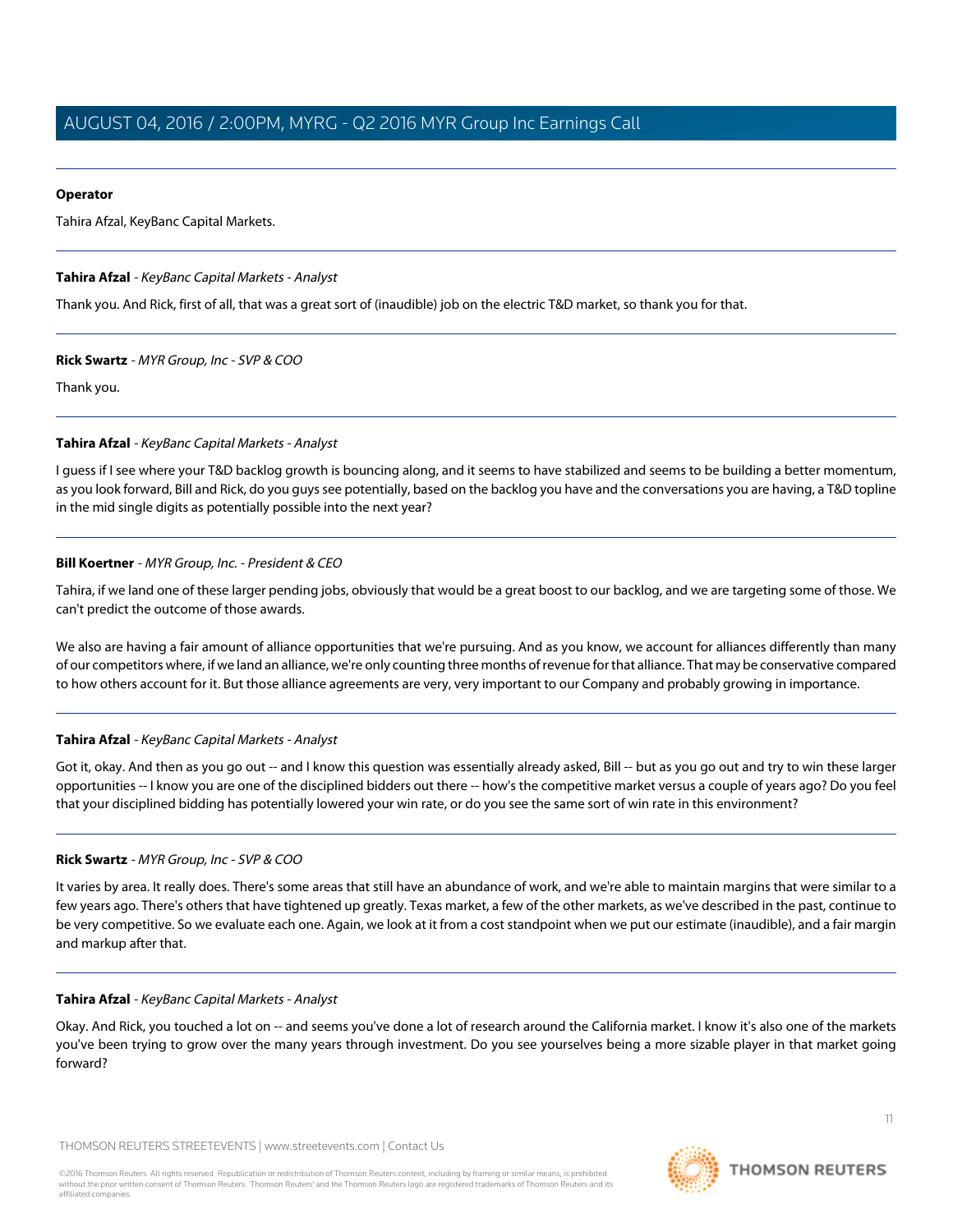# **Rick Swartz** - MYR Group, Inc - SVP & COO

I do. As we look at that and we put together, as Bill said, our business plan and everything else, I was committed to this market. We went into it over a year ago. We spent a few years researching it, doing client development, working on that side of it. I do see that we're starting to receive a few smaller projects that have the potential to springboard us into something else. So again, I see that as a promising market.

# **Tahira Afzal** - KeyBanc Capital Markets - Analyst

Okay. And last question -- I guess this is more for Bill and Betty. I mean, if you look at the comments you made, Bill, that the second half looks promising, should we assume that the earnings power we saw in the second quarter is kind of sustainable going forward based on what you're seeing?

# **Bill Koertner** - MYR Group, Inc. - President & CEO

Well, we certainly expect the earnings power to be sustainable going into the second half. Whether it will get better or not -- as you know, we don't project revenues or earnings going forward, but we do expect a strong market in the second half in both segments.

# **Tahira Afzal** - KeyBanc Capital Markets - Analyst

Okay, great. And congratulations on a good job in T&D this time. Thank you, guys.

### <span id="page-11-0"></span>**Operator**

Bobby Burleson, Canaccord.

# **Bobby Burleson** - Canaccord Genuity, Inc. - Analyst

Yes, good morning. Just curious, you guys talked a decent amount about execution as part of the positive driver here in the prepared comments, and I'm wondering, are there some specifics on where execution's improved or kind of metrics around how that actually helps drive the organic growth?

# **Rick Swartz** - MYR Group, Inc - SVP & COO

We never get into the details of where we've had improvements project by project. Again, we have a team together of managers that move project to project. We share best practices across all our organizations so everybody can learn from both the positive and not have the negative reoccur. We spend a great amount of time as an organization trying to push that forward and hopefully springboard that into good operating results. But as far as area by area or project by project, we don't divulge that.

# **Bobby Burleson** - Canaccord Genuity, Inc. - Analyst

Okay. And then you mentioned this Edison Electric Institute's CapEx outlook increasing 16% for 2016, 9% for 2017. Can you give us a sense of the historic kind of correlation between what they see and kind of when you see it in your business? So if there is this more positive outlook that they have, is that something that directly translates into what you guys are able to kind of bid on and close?

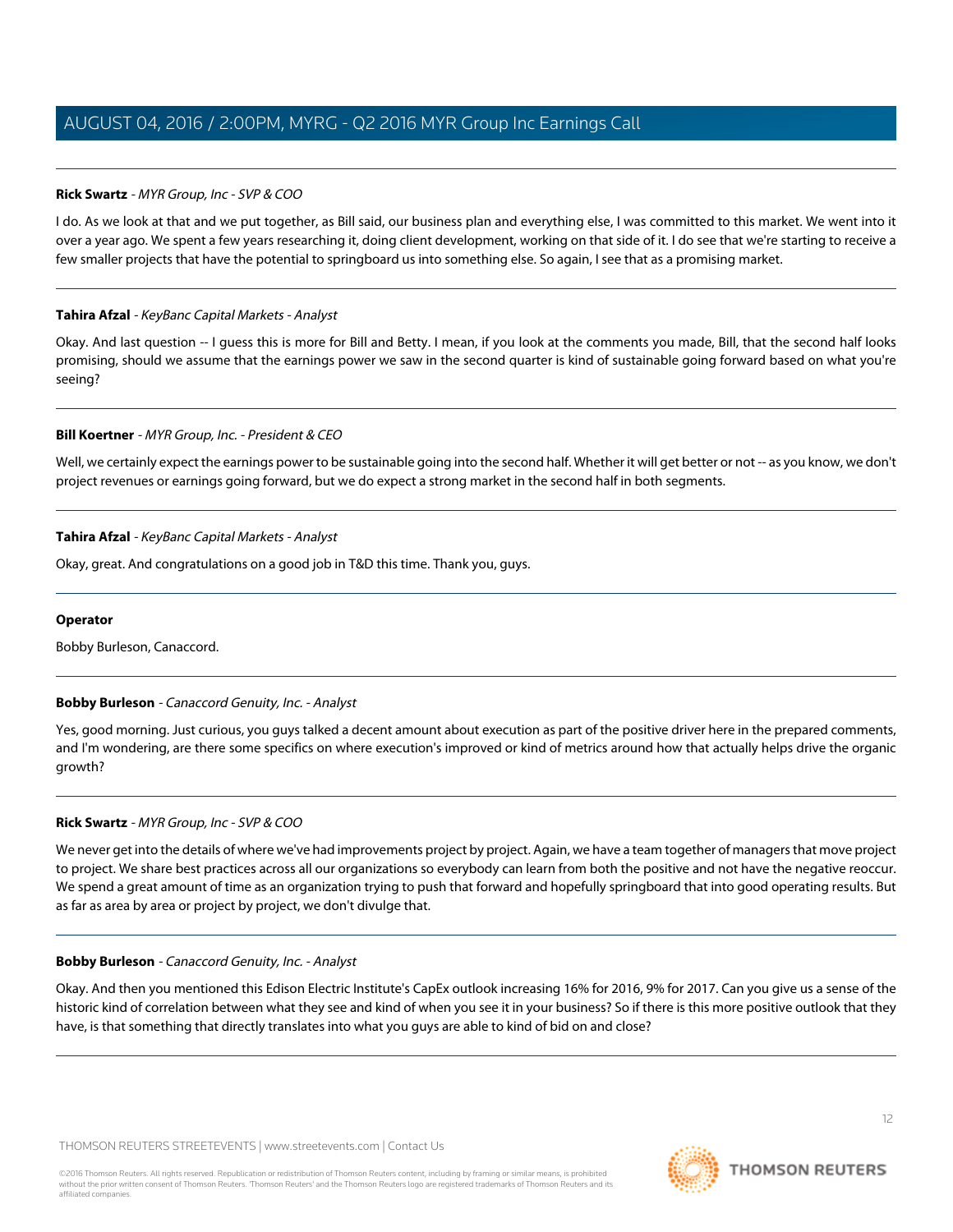#### **Rick Swartz** - MYR Group, Inc - SVP & COO

I think over the last few years in general, I would say they've showed increased spending. It's something that they continue to re-forecast every year, and that's available to people like ourselves, people on this call also. It's something that we use as one gauge. It's not that only gauge.

A lot of our time is spent in our customer's offices, whether it's the operating groups, there are marketing groups, Bill and Betty in those meetings trying to find out what our customers are spending. So we use that as one gauge, but not the only gauge we operate by.

#### **Bill Koertner** - MYR Group, Inc. - President & CEO

And also they have the market greater spend, but there are definitely more competitors out there than there were five, six years ago, and that's what's putting pressure on margins for us and others. The real boom in T&D spending in the 2011 through 2014 period brought a lot of competitors. So the overall spend is greater by utility, but there's also more competitors chasing that work.

#### **Bobby Burleson** - Canaccord Genuity, Inc. - Analyst

Okay, great. And so you've gotten to backlog that's highest level since, I think, December 2012, you said. If we continue to see this backlog growth, can we get into kind of a more 2011 environment in terms of maybe what it might look like for margins from a competitive standpoint? Or is there sort of a permanent shift that's happened in the competitive dynamic that, even with backlog growing to higher and higher levels, precludes an improvement or a lessening of competition?

#### **Rick Swartz** - MYR Group, Inc - SVP & COO

I'll start and then I'll let Bill add to it. As far as backlog goes, we're always trying to build our backlog. But again, a focus on cost and margin we're receiving the work at, it would be easy to chase revenue. I could be our backlog quickly if I just ignored the cost component of it. So again, the focus of our organization is disciplined bidding, taking our past experiences and our past track record, our job cost from other jobs, and sharing it as we put estimates together. So we base our estimates on knowing the market, knowing what it takes to build it.

And people out there really haven't built a better mouse trap on some of this work. We've got some of the best equipment, tools, and people in the industry. So when we are substantially underbid, I don't need to spend a great amount of time looking at that in most areas. I just have to move to the next one. So again, I can't control the market as far as how competitors are bidding. Bill?

#### **Bill Koertner** - MYR Group, Inc. - President & CEO

I wouldn't say we expect to get back to the bidding margins that existed in the 2010, 2013 period. That was some really, really strong bid margins. We're not seeing that today. If the market -- if a bunch of these big jobs come out and flood the market all in the same timeframe, there is that possibility. But I don't think that would be something we would be predicting.

And our focus is on improving our productivity. We can make our labor 2% or 3% more productive, that has a huge leveraging effect on our business. So as we look at our cost structure, we're always challenging, how can we lower our cost, increase labor productivity to be more competitive to, one, win more work, and two, bring more profits to the bottom line?

#### **Bobby Burleson** - Canaccord Genuity, Inc. - Analyst

Okay, great. And in your bid pipeline and maybe in your backlog, are you seeing a trend in the types of projects that might allow you to drive more efficiency in your labor? In other words, longer-term projects or something that's a little bit more predictable that could enhance that labor efficiency?

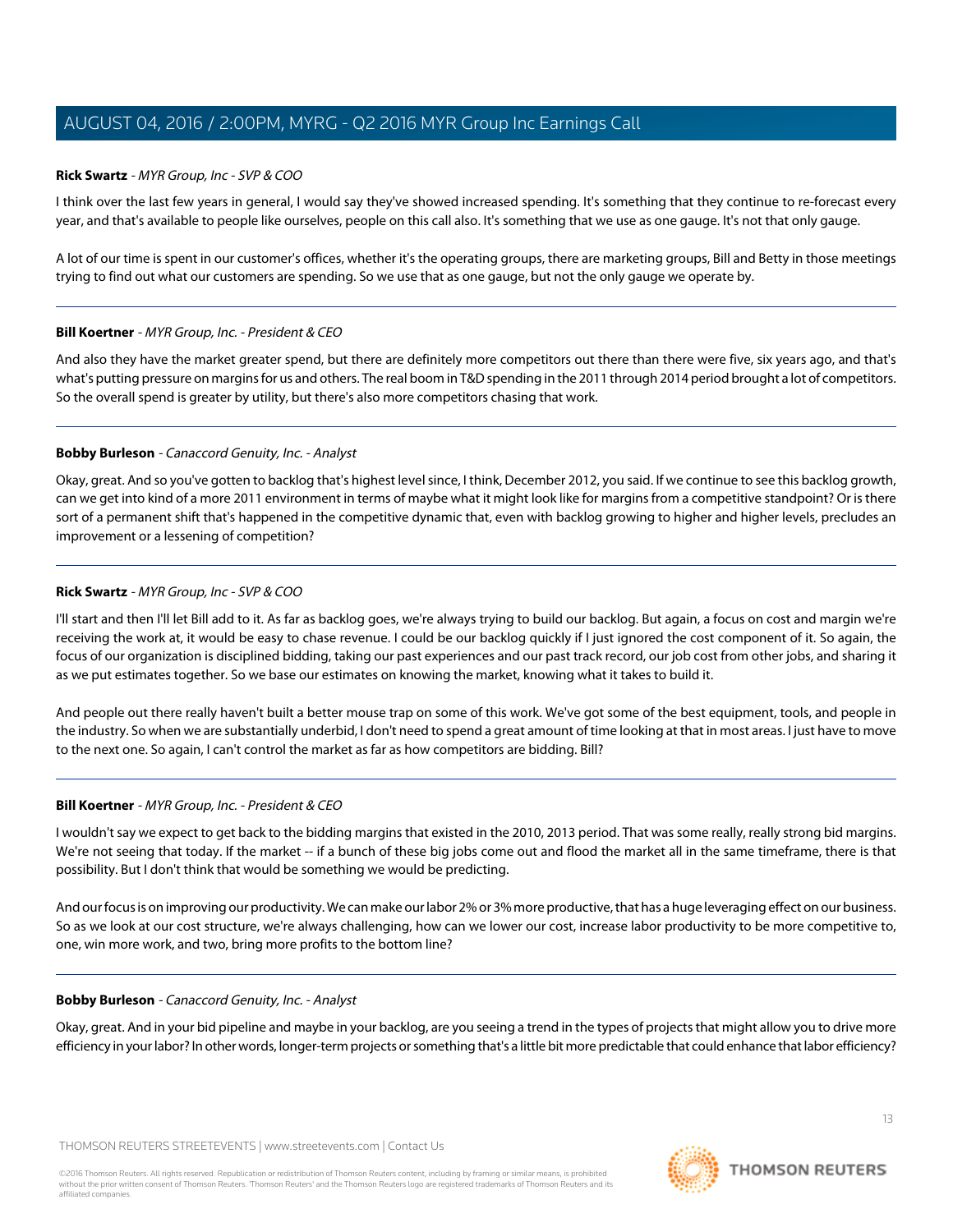#### **Bill Koertner** - MYR Group, Inc. - President & CEO

No, we're more dependent upon shorter duration, smaller projects. There haven't been a lot of big project awards to anyone, so we're having to be more efficient. But working on smaller projects, by and large.

#### **Bobby Burleson** - Canaccord Genuity, Inc. - Analyst

Okay, thank you.

#### **Operator**

<span id="page-13-0"></span>Andrew Wittmann, Robert Baird.

#### **Andrew Wittmann** - Robert W. Baird & Company - Analyst

Oh, great. So Betty, were the claims and the change orders that you cited in both segments? And can you give us maybe the aggregate amount if you're not willing to give us the singular ones that was referred to earlier?

#### **Betty Johnson** - MYR Group, Inc - SVP, CFO & Treasurer

Yes, we don't disclose those specific dollar amounts. But the claims and change orders would be across the two different segments. We referred to a pending claim, and that's specifically in our C&I. But change orders across both segments.

# **Bill Koertner** - MYR Group, Inc. - President & CEO

So I think the claim is over \$1 million, but I don't want to get into the precise amount of it. And as Betty said, the claim is in C&I business unit, but we have pending change orders in both segments, and they vary in size. Some of those would also be over a million, so it's important that we aggressively pursue getting the money that we're entitled to us from these change orders and claims.

# **Andrew Wittmann** - Robert W. Baird & Company - Analyst

Sure, certainly. The 10-Q notes -- and I think this is a couple quarters now that it said this -- but that there's a bias towards more material procurements and subcontracting costs. Which segment is that in, and what is the margin implication of that? And how long do you think that'll be a factor before that's annualized or otherwise ameliorated by having a more full-scope construction content for you guys?

#### **Bill Koertner** - MYR Group, Inc. - President & CEO

Andy, as you know from prior calls, we don't mark up material and subcontractor costs as much as we would our own company labor and equipment. But in terms of whether there's been a trend in that direction, I don't really think there's been a noticeable trend in terms of the mix of straight labor and equipment contracts versus EPC. There are certainly quarters or period of time where that's a factor, but it's hard to say that there's a trend developing.

# **Andrew Wittmann** - Robert W. Baird & Company - Analyst

Okay. All right, we'll leave it there. Thanks, guys.

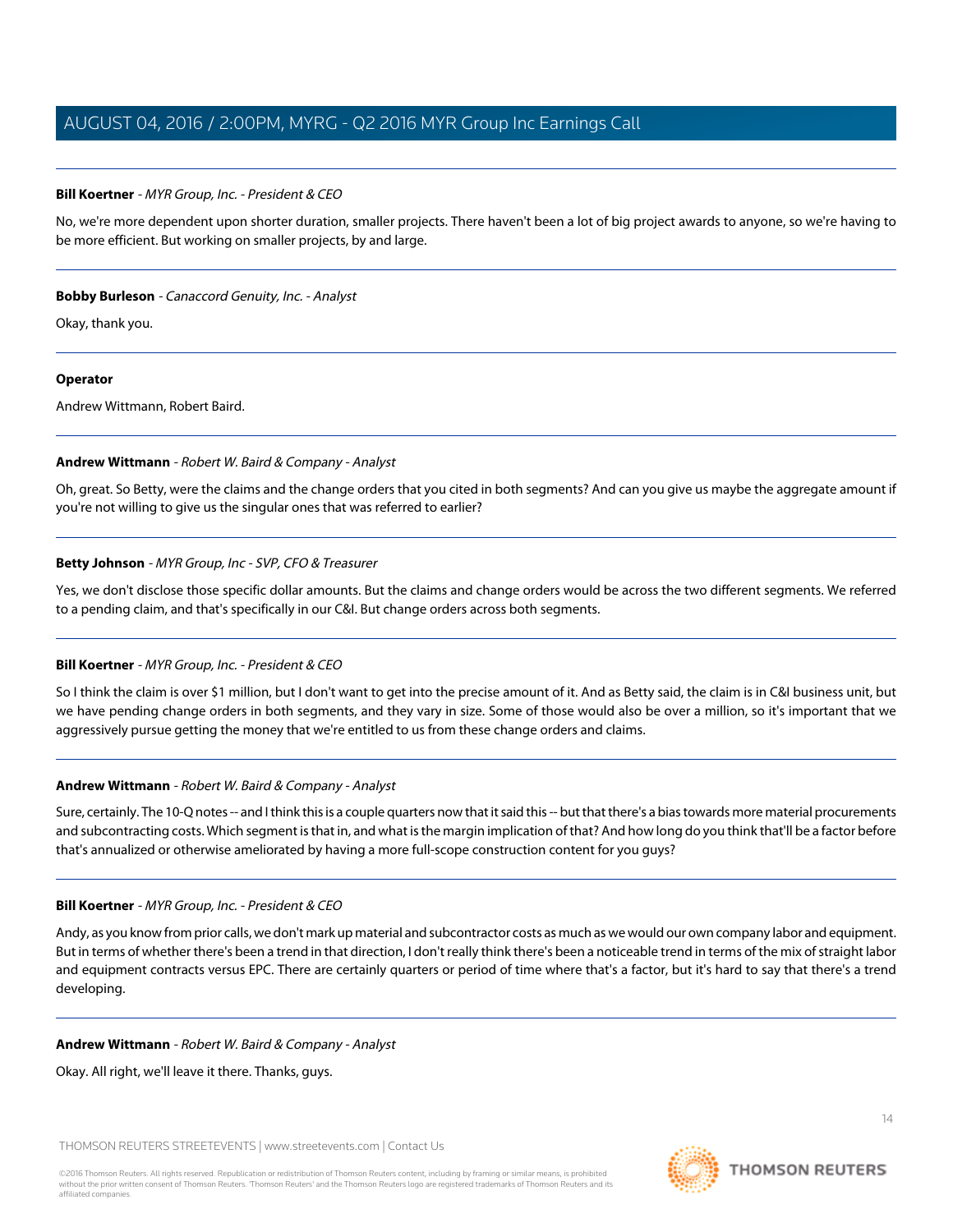#### **Operator**

<span id="page-14-0"></span>Dan Mannes, Avondale.

#### **Dan Mannes** - Avondale Partners - Analyst

Thanks. Morning, everyone. A couple follow-ups here. First, just, I want to ask about margins again. There was kind of some intriguing commentary in the way you discussed it in your Q. I mean, it sounds like the positives were execution and closeouts. The negatives were claims and other things.

I guess I'm trying to figure out, are some of the negative things that'll linger whereas the positives were one quarter in nature? Or is this just normal ins and outs that you run through every quarter, and maybe I'm over-reading into the disclosure?

#### **Rick Swartz** - MYR Group, Inc - SVP & COO

I would say the claim on the C&I side isn't something you see every quarter on that side. A lot of the other things that you see are the normal ins and outs that happen every quarter. I wouldn't say there's anomalies there. But again, as Bill said, we've got our work cut out every quarter, every day to collect our change orders and to get what's coming after us, and build long-term relationships along the way.

#### **Dan Mannes** - Avondale Partners - Analyst

No, that makes a lot of sense. On the regional expansion, given the number of markets you're pushing into, I don't know if you want to talk about maybe where you've see a little bit more success and where you've been able to pick up ground versus maybe where you haven't with maybe a particular look at California where I'm guessing it's been a little slower than originally hoped?

#### **Rick Swartz** - MYR Group, Inc - SVP & COO

I think I'm a fairly aggressive person when I put together plans, and I sell them to Bill. And I've got high expectations, and I expect the execution to go along with that. So we hire the right people that can hopefully do that. Again, we go into areas like California, I was hoping, myself, that it went a little quicker than it did. But as I've said on previous calls, I hope that our organic expansion areas cover their SG&A by year end as whole. And that's about as much detail as we get on segment-by-segment or operating unit results.

#### **Dan Mannes** - Avondale Partners - Analyst

Understood. One other area where we're seeing a lot of potential strength and we're just seeing a lot of activity is the wind build-out over the next couple years. Obviously you talked about the large transmission projects and ultimately connecting them, but what about the smaller projects, collector systems, things like that? Are you seeing an uplift in that activity, and is that an area you're focused on?

#### **Rick Swartz** - MYR Group, Inc - SVP & COO

Yes, it's an area as a company we've been focused on. It took a lull a few years ago. We have seen it come back. We continue to chase those projects, bid those projects, and even execute a few on the wind side. So it is something that we do as a company, and we do see continued growth in that area.

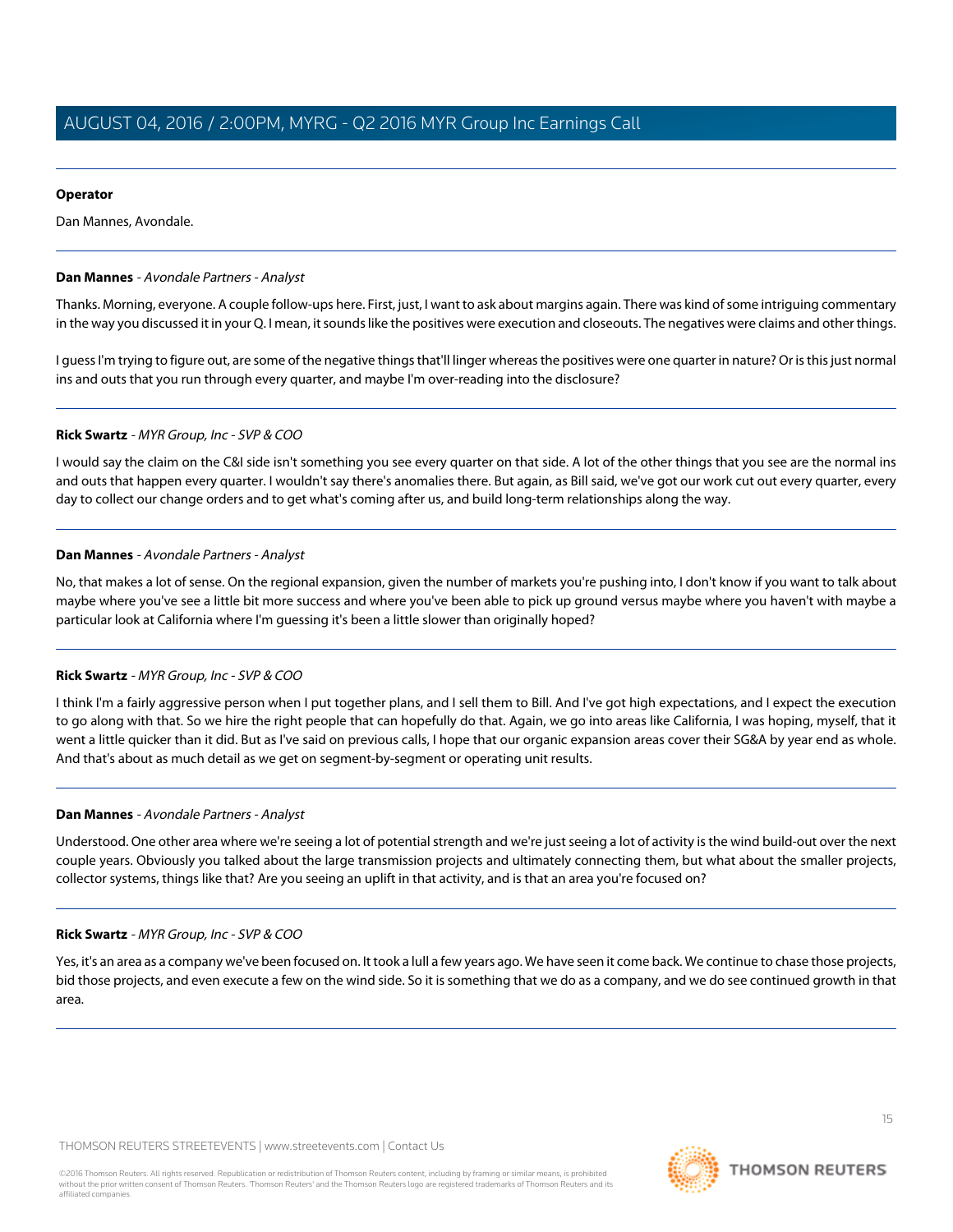#### **Dan Mannes** - Avondale Partners - Analyst

Got it, and I just want to close out on cash flow and buy back. Obviously, free cash flow very strong in the quarter. Some of that was working capital. So I don't know if you can cross reference, number one, how much of your buy back activity was maybe accelerated given the strong cash flow in the quarter, and how do we think through buy back activity going forward just in light of that in what maybe is a little bit of a stronger than average free cash flow quarter?

#### **Bill Koertner** - MYR Group, Inc. - President & CEO

Well, the cash flow -- we put together a pricing grid that we gave to our agent to execute. As we explained this to our Board and got their authorization, it was to achieve a certain capital structure. It wasn't predicated on free cash flow

So we had an amount of money. We had a pricing grid. Gave it to our agent, and the agent executed in accordance with that pricing grid. And going forward, as Betty said in her remarks, we have authorized \$20 million, which obviously the dollar amount is significantly less than the one we were -- the program we were closing out. And we also indicated that the pace will not be at the same level as what the prior pace was.

#### **Dan Mannes** - Avondale Partners - Analyst

I guess I'm looking at it from the perspective as, I mean, you only drew down, what, \$20 million on your revolver. I think you have \$250 million before you expand. So obviously you have a lot of potential dry powder here. You put \$20 million up, and in the past, you have a pretty good track record of re-upping it.

So I guess I'm just trying to think through -- from my perspective, it doesn't feel like we're anywhere near the cap of what you can do from a buy back perspective, but I'm just trying to cross reference that with you.

#### **Bill Koertner** - MYR Group, Inc. - President & CEO

I don't think we're at the limit from a buy back. But remember, we have a three-pronged strategy, and we have some great organic growth opportunities that we're evaluating in addition to those that have already started. And we are continuing to look at some strategic acquisitions.

So we haven't concluded that all of our cash flow is going to go towards buy backs. We have more of a balanced strategy, and we don't want to put all of our eggs in the buy back unless we can't find good organic growth opportunities or good acquisitions.

#### **Dan Mannes** - Avondale Partners - Analyst

Got it. That's helpful. Thank you very much.

#### <span id="page-15-0"></span>**Operator**

Noelle Dilts, Stifel.

#### **Noelle Dilts** - Stifel Nicolaus - Analyst

Hi, thanks. If I look at just kind of parsing out the distribution revenues from T&D, it looks like distribution was down pretty significantly in the first half of the year versus strong growth in 2015. Could you just comment on the trends you're seeing in that market, and how you're thinking about it moving forward?

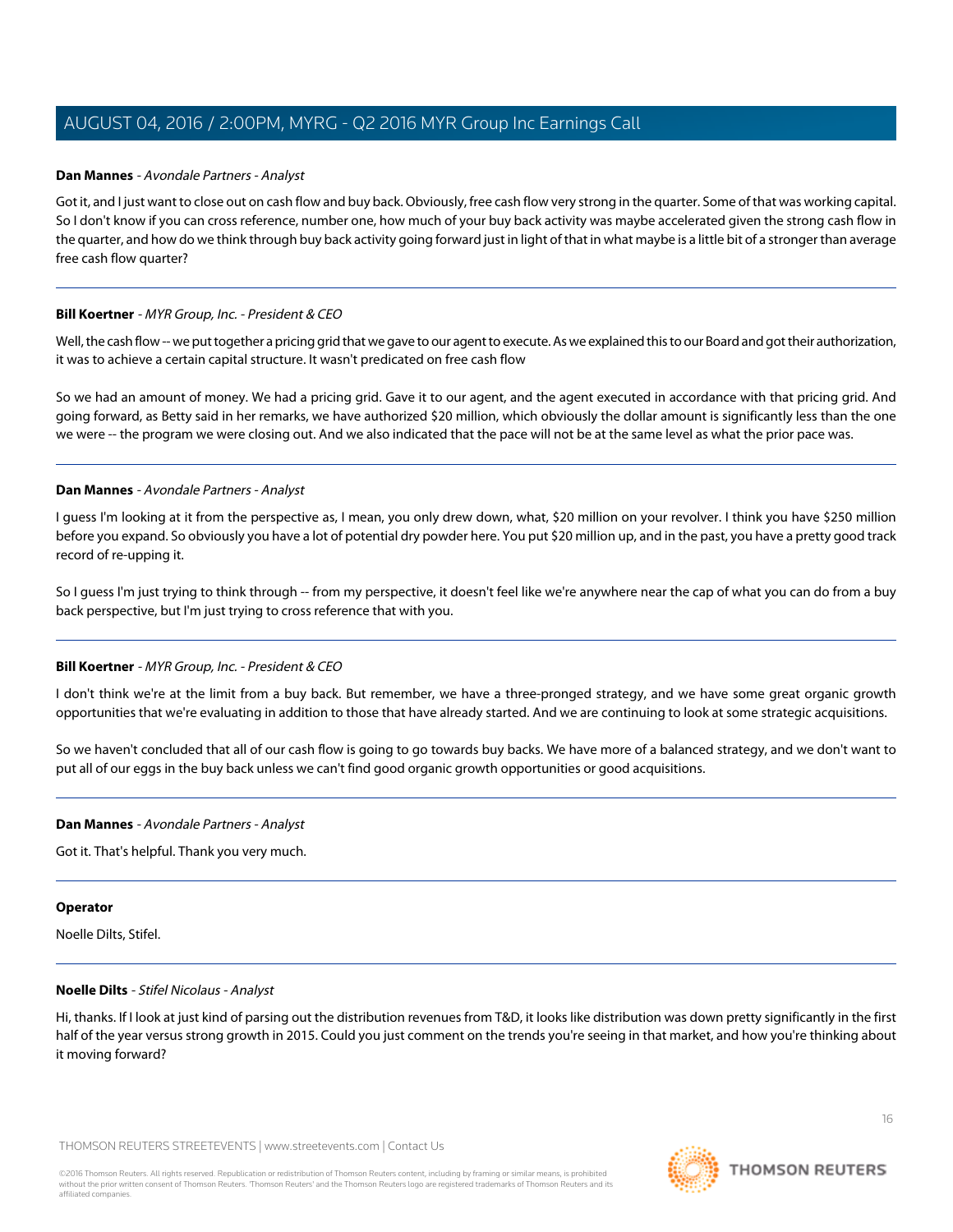### **Rick Swartz** - MYR Group, Inc - SVP & COO

I continue to see it as a strong market for us. Again, the easiest thing for utilities to change on their own [end] budgets if they have budget constraints somewhere else or they need money somewhere else, it's easy for them to turn on and off the flow on the distribution side. So we see our (inaudible) able to have that flux, and we do see our customers utilizing that.

So it is something that, I do see it as a strong market. But again, how they spend it -- if they have more budget left over, we see it increase. We see them ask us for additional crews. If they have a little less budget or budget constraint somewhere, they pull back on that side. So again, though it's a strong market, it comes down to timing.

#### **Noelle Dilts** - Stifel Nicolaus - Analyst

Okay, great. And then can you just give us an update on your CapEx needs for this year and even into 2017, and how you're thinking about that from a cash versus capital lease perspective?

#### **Rick Swartz** - MYR Group, Inc - SVP & COO

I'll start. We continue to evaluate it every quarter. Every month, we look at it. We're not buying what we don't need. We look at our existing equipment and our existing capital expenditures, and we evaluate it monthly, quarterly, and we make adjustments as needed.

#### **Betty Johnson** - MYR Group, Inc - SVP, CFO & Treasurer

Exactly. And some of those CapExes have been accomplished through leases this year, and we continue to look at whether it's leasing or purchases. And it depends on -- like Rick said, it depends on the volume later. We continue to challenge that with the equipment that we have trying to hold back. But later on, if we get some of these large transmission projects that there's different needs, we'll increase those capital expenditures.

But you're right. The level that we're at today is at a lower level than historic. But we don't have -- we look to continue that. The volume's down, but I'll pick up again when these large projects come out.

#### **Noelle Dilts** - Stifel Nicolaus - Analyst

Okay, thank you.

#### <span id="page-16-0"></span>**Operator**

John Rogers, Davidson.

#### **John Rogers** - D.A. Davidson & Company - Analyst

Hi, good morning. I just wanted to dig a little bit further. In terms of the cash flow, and you've cited some improved collection and billing procedures, how sustainable is that? Or I guess, how much more is there to pull out of your working capital as a result of that? And presumably if this cycle on the T&D side gets going again, does that cycle start to suck up working capital, especially on some of the larger projects?



**THOMSON REUTERS**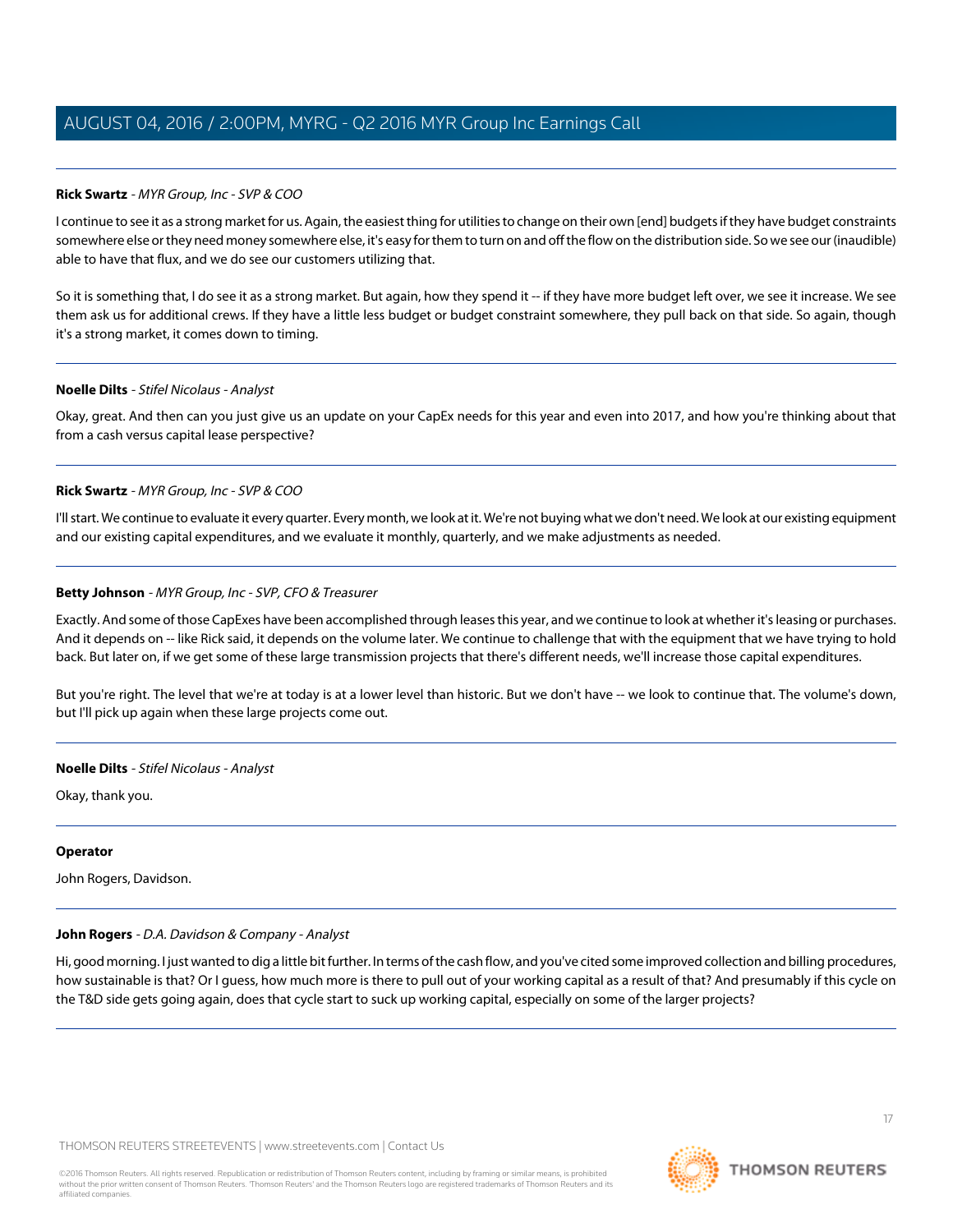#### **Betty Johnson** - MYR Group, Inc - SVP, CFO & Treasurer

Yes, when it comes to -- you're right, this quarter was a nice improvement in the working capital. Some of those dollars are relating to just timing and volume. But I will say that we had a very nice improvement just as it relates to overall focus and processes that have been just overall addressed.

We are at -- when we look at it from a day sales outstanding perspective just as far as a measurement, we are at a low level in comparison to our history. Also, actually at a low level even in comparison to our peers when we look at that. So how much is there as far as improvement? I can't say that there's as big of an improvement that you can see coming forward because we've made it there, but we always continue to focus on it constantly.

And it'll also depend upon the mix of our various different clients. Every situation, every contract that we enter into, it depends on those specific terms that we might agree to upfront that might not allow us to bill as timely as another. But constantly review and challenge that, so there's definitely ebbs and flows with that. But it was a nice improvement with everybody across the Company participating in the improvement we saw this past quarter or so.

#### **Bill Koertner** - MYR Group, Inc. - President & CEO

John, I would say one or two quarters doesn't really make for a trend. We did have a couple of contracts in the first half of the year that we had to kind of clean collections. And there were some complications in the billing, and we were successful in turning those billings and under-billings into cash. So I hope -- that's certainly our goal to maintain where we are and get even better at cash flow management. But it's highly dependent upon the book of business that we enter into from this point forward.

#### **John Rogers** - D.A. Davidson & Company - Analyst

Okay. So does that suggest, on a long-term basis -- I'm not asking for specific guidance -- but on a long-term basis, that cash flow should align with earnings, especially given, Rick, your comments on capital spending needs?

# **Rick Swartz** - MYR Group, Inc - SVP & COO

Again, it depends on the contracts we're securing. We challenge those terms and conditions, whether it's payments terms, whether it's retention, timing of retention, whether you can do it partially through a project. We challenge it all, but we have certain customers that, as you enter into a contract, have different requirements than someone else.

So we evaluate it on every project, and then the timing awards and which awards we receive can all play into that. So I'm not not trying to answer your question, it's just a very difficult thing to project.

#### **Betty Johnson** - MYR Group, Inc - SVP, CFO & Treasurer

Yes, agree.

#### **John Rogers** - D.A. Davidson & Company - Analyst

All right. And on the larger projects, I mean, if that market comes back, structurally, do they take more working capital to support, or do you believe that the market's such that it can be stable?

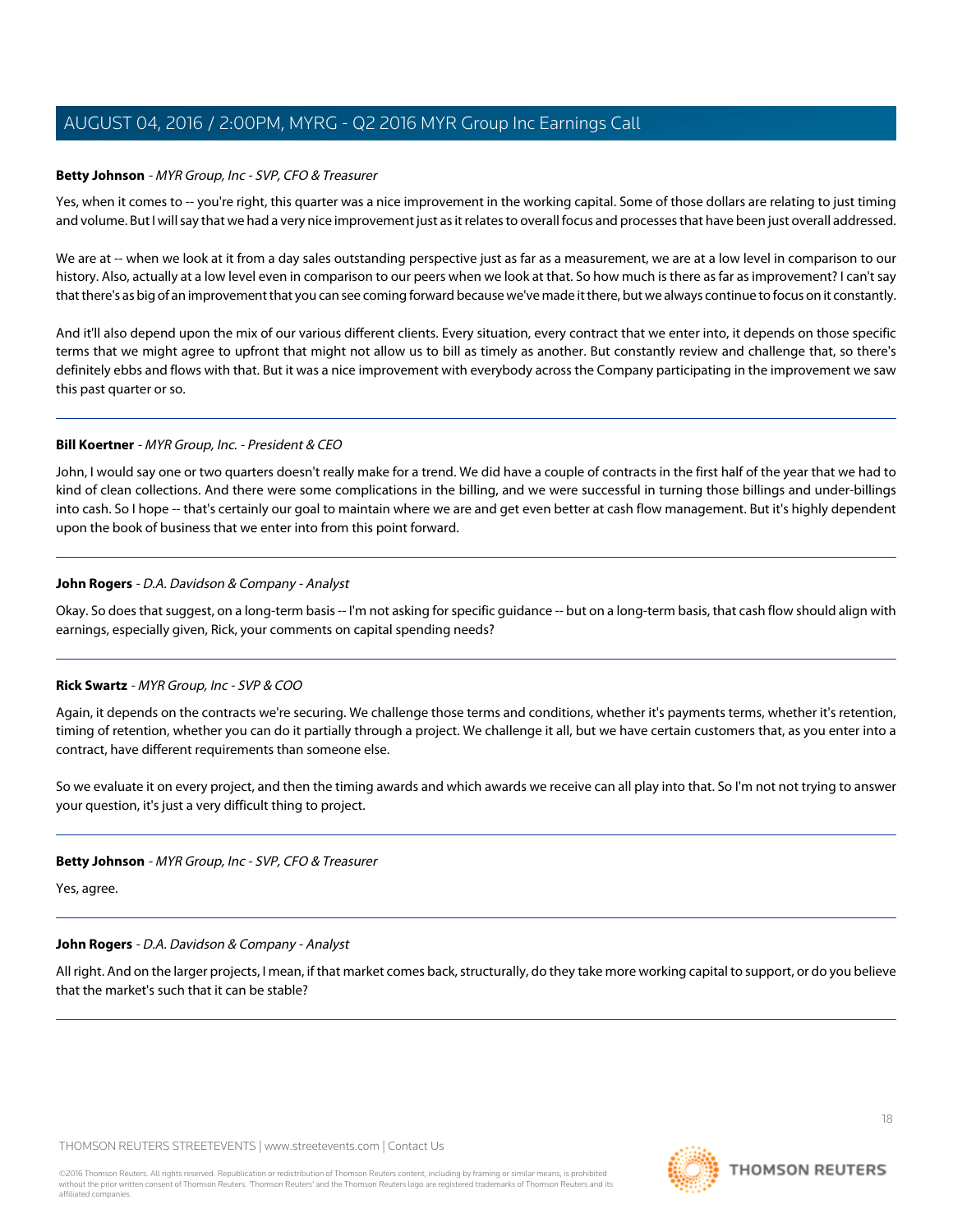#### **Rick Swartz** - MYR Group, Inc - SVP & COO

From my standpoint, overall I believe it can be stable if we pick up the right contracts. When I look at past ones, we've had some very favorable terms to us on payment. We've also had some that we pushed back, but entered into them not in a way that I would say adversely affected us, but it did affect our cash flow.

#### **John Rogers** - D.A. Davidson & Company - Analyst

Okay. Well, great job on the process. Thank you.

#### **Operator**

(Operator instructions)

William Bremer, Maxim Group.

#### **William Bremer** - Maxim Group - Analyst

Yes, thank you for taking the follow-up. I've noticed the higher elevation of SG&A, and I realize the latest acquisitions. But I guess the question I have here is, are you seeing any inflation in terms of labor across your platform at this time?

#### **Rick Swartz** - MYR Group, Inc - SVP & COO

I wouldn't say we see any we haven't planned on or discussed. We do a very good job of budgeting and trying to forecast tight markets and put that into our bids or our estimates. And even on the overhead side, we try to look at it area by area across the country. And I wouldn't say we see anything. Part of that is our organic growth where you see the increase on the SG&A side. And when you don't have the revenue to support that from day one, it does affect the percentage and the dollars.

# **Betty Johnson** - MYR Group, Inc - SVP, CFO & Treasurer

Yes, overall dollars.

#### **William Bremer** - Maxim Group - Analyst

And Betty, corporate expenses, unallocated expenses, were there any one-time charges this quarter, or is that sort of a decent run rate to use going forward?

#### **Betty Johnson** - MYR Group, Inc - SVP, CFO & Treasurer

No unusual one-time adjustments during the quarter outside of what we point out for the acquisition and organic growth related cost. Nothing like last quarter that we pointed out.

#### **William Bremer** - Maxim Group - Analyst

Okay, great. Thank you.

THOMSON REUTERS STREETEVENTS | [www.streetevents.com](http://www.streetevents.com) | [Contact Us](http://www010.streetevents.com/contact.asp)